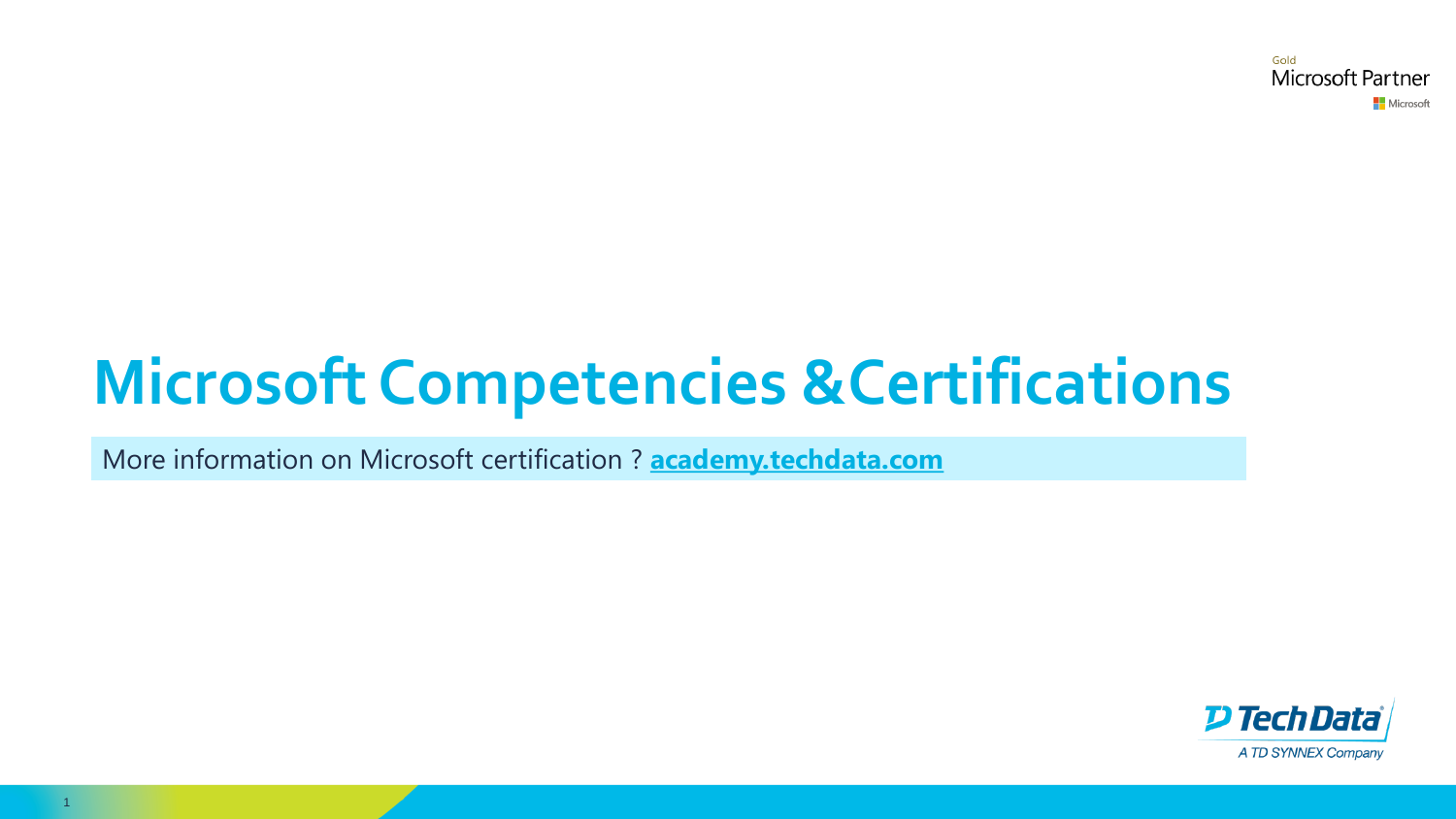### **Microsoft Certifications & Competencies - Requirements**



Gold

Microsoft Partner

Microsoft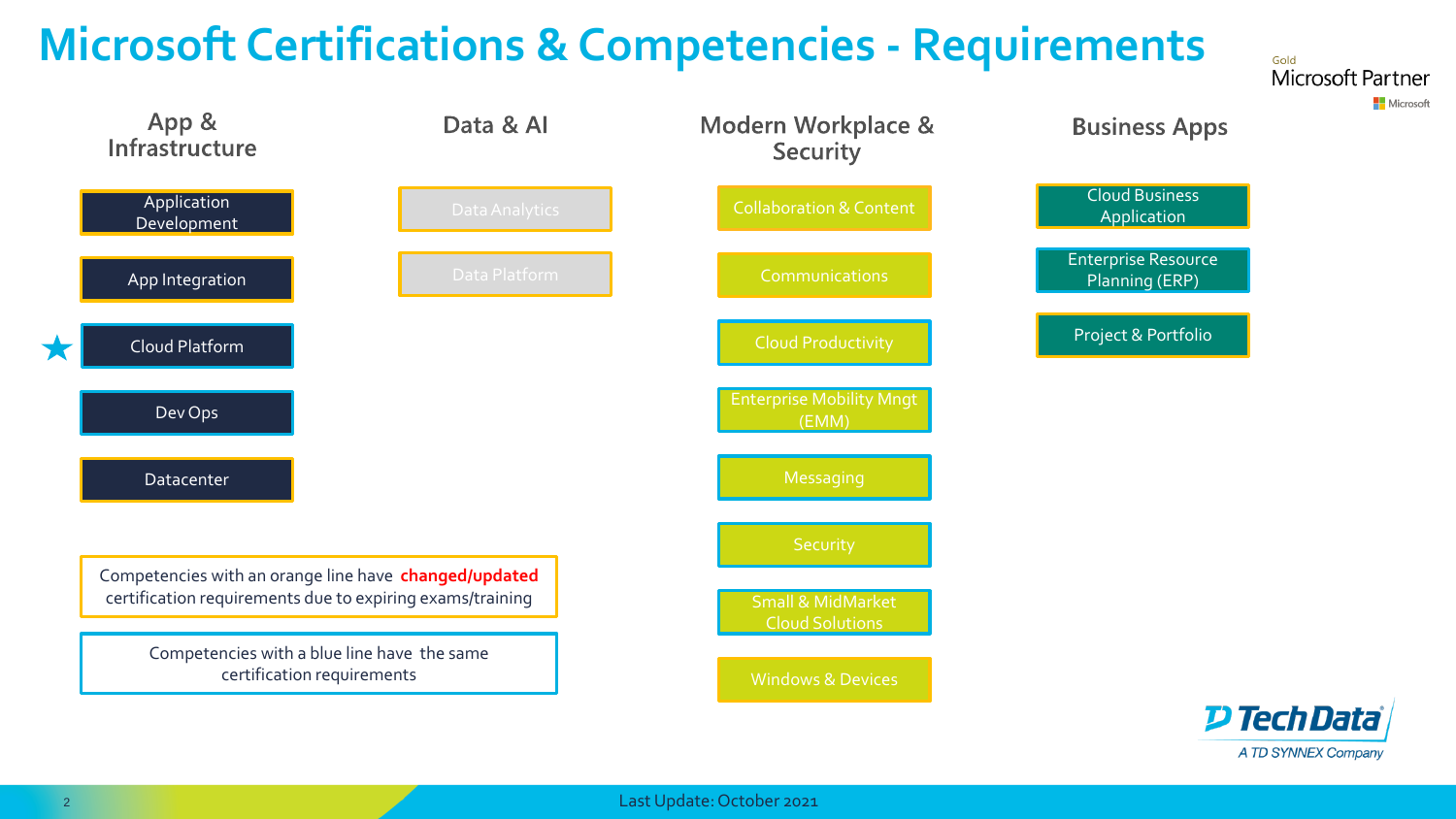Gold Microsoft Partner Microsoft

# App & Infrastructure

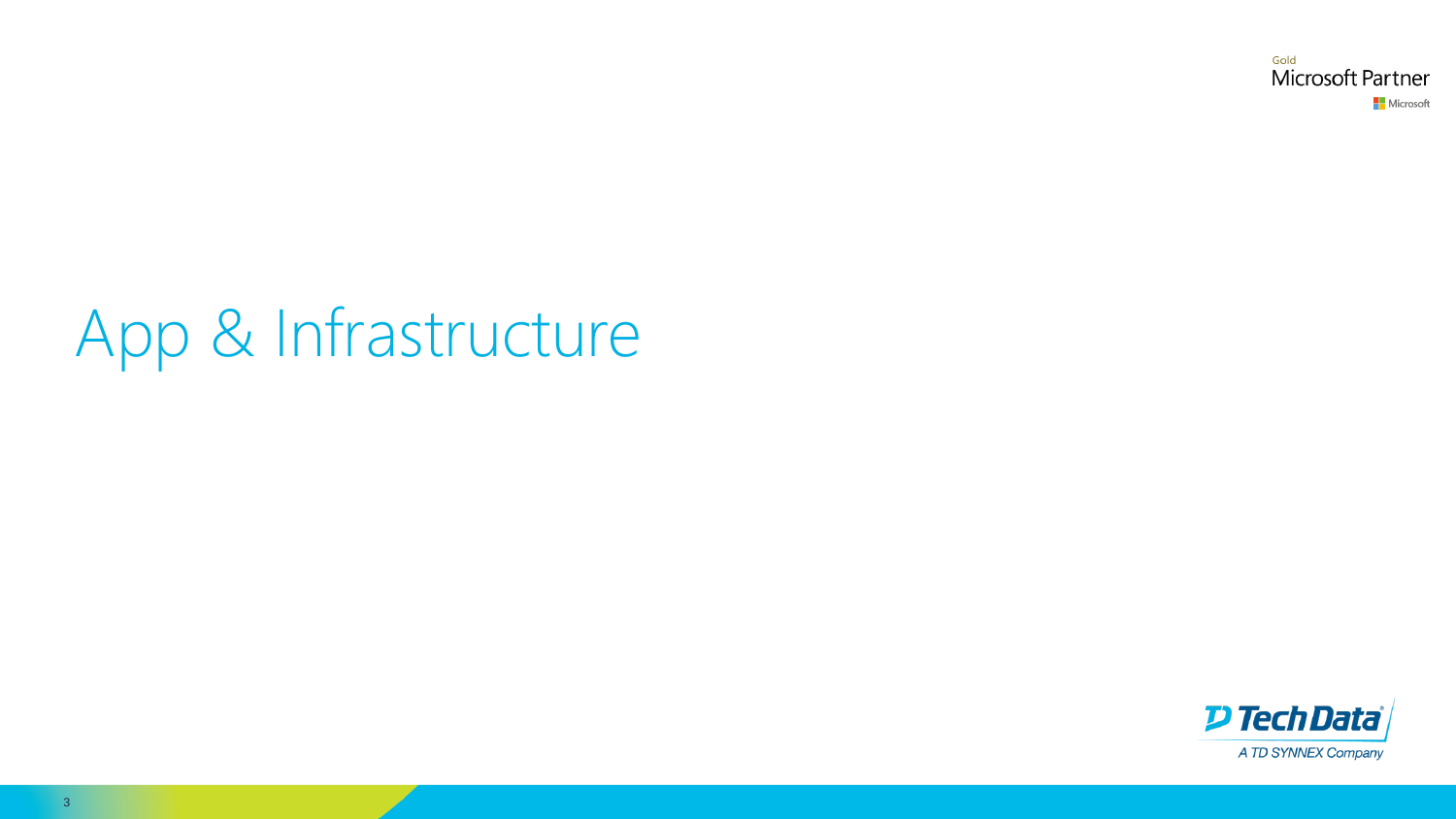## <span id="page-3-0"></span>**Application Development**

#### Gold Microsoft Partner Microsoft

### **Application Builder option**

| Silver                                                                                                                                                                                                                 | Gold                                                                                                  |
|------------------------------------------------------------------------------------------------------------------------------------------------------------------------------------------------------------------------|-------------------------------------------------------------------------------------------------------|
| Your company must have 2 individuals pass exam requirements in any one of<br>the focus areas.                                                                                                                          | Your company must have 4 individuals pass the required certification.                                 |
| 2 individuals must pass one of the following certifications                                                                                                                                                            | 4 individuals must pass one of the following certifications.                                          |
| Developer role<br>• Microsoft Certified: Azure Developer Associate (AZ-204)                                                                                                                                            | Microsoft Certified: Azure Developer Associate (AZ-204)                                               |
| Administrator role<br>• Microsoft Certified: Azure Administrator Associate (AZ-104)                                                                                                                                    | Microsoft Certified: Dynamics 365: Finance and Operations Apps Developer<br>Associate (MB-300+MB-500) |
| <b>Business Applications focus area</b><br>2 individuals must pass any one of the following certifications.<br>• Microsoft Certified: Dynamics 365: Finance and Operations Apps Developer<br>Associate (MB-300+MB-500) | Microsoft 365 Certified: Developer Associate (MS-600)                                                 |
| Microsoft 365 focus area<br>2 individuals must pass the following certification.<br>• Microsoft 365 Certified: Developer Associate (MS-600)                                                                            |                                                                                                       |

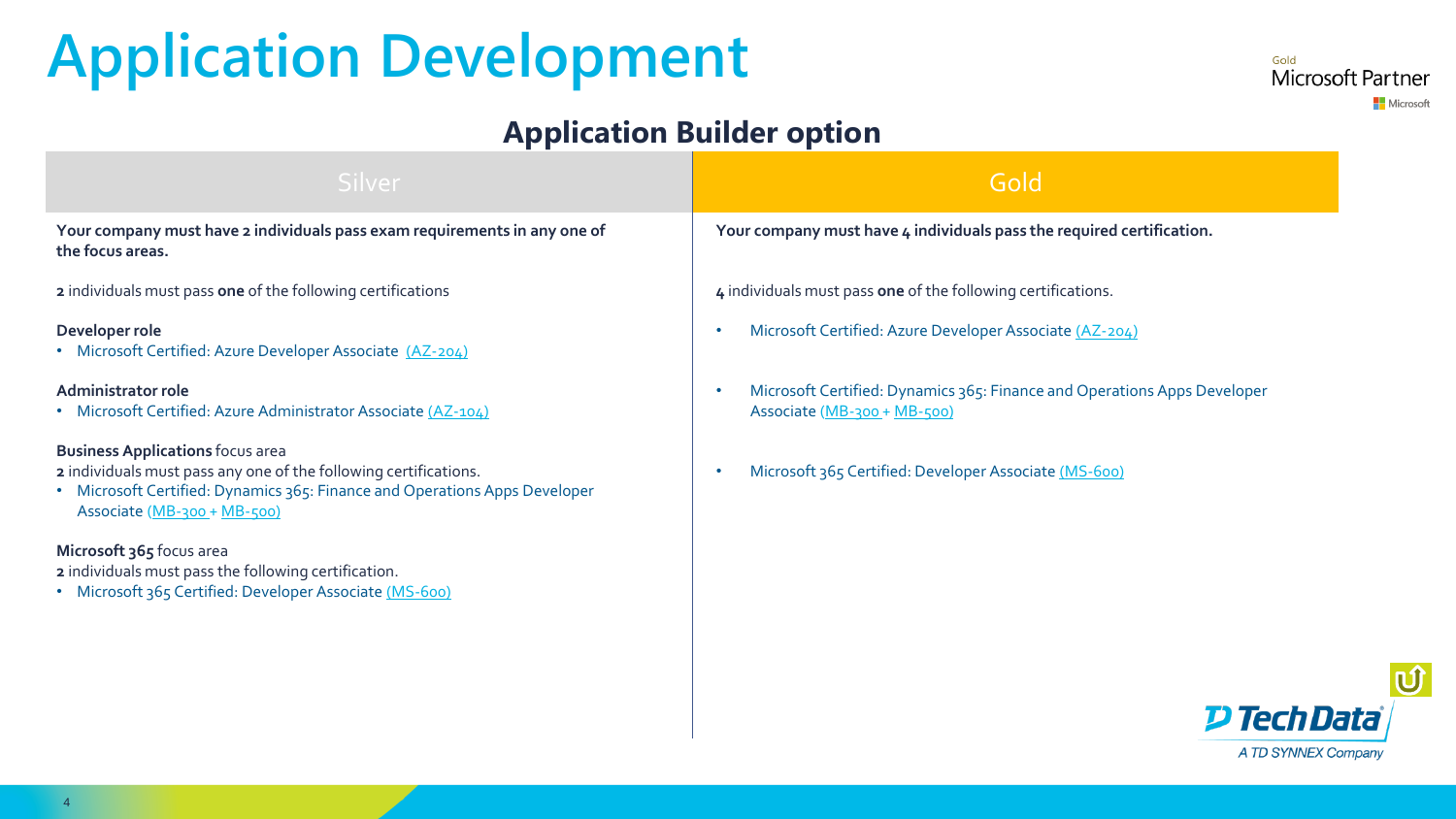## <span id="page-4-0"></span>**Application Integration**

### **Application Integration options**

**Your company must have 2 individuals pass exams in any one of the focus areas and assessments. Azure Role** focus area **2** individuals must pass **all the** Developer role exams: • Microsoft Certified: Azure Developer Associate [\(AZ-204\)](https://academy.techdata.com/uk/european-schedule?title=Developing%20solutions%20for%20Microsoft%20Azure%20(AZ-204T00-A)%20) **Your company must have 4 individuals pass exams in any one of the focus areas and assessments. Azure Role** focus area **4** individuals must pass **all the** Developer role exams: • Microsoft Certified: Azure Developer Associate [\(AZ-204\)](https://academy.techdata.com/uk/european-schedule?title=Developing%20solutions%20for%20Microsoft%20Azure%20(AZ-204T00-A)%20) Silver Gold <mark>in the second control in the second control in the second control in the Gold</mark>



Gold

Microsoft Partner

Microsoft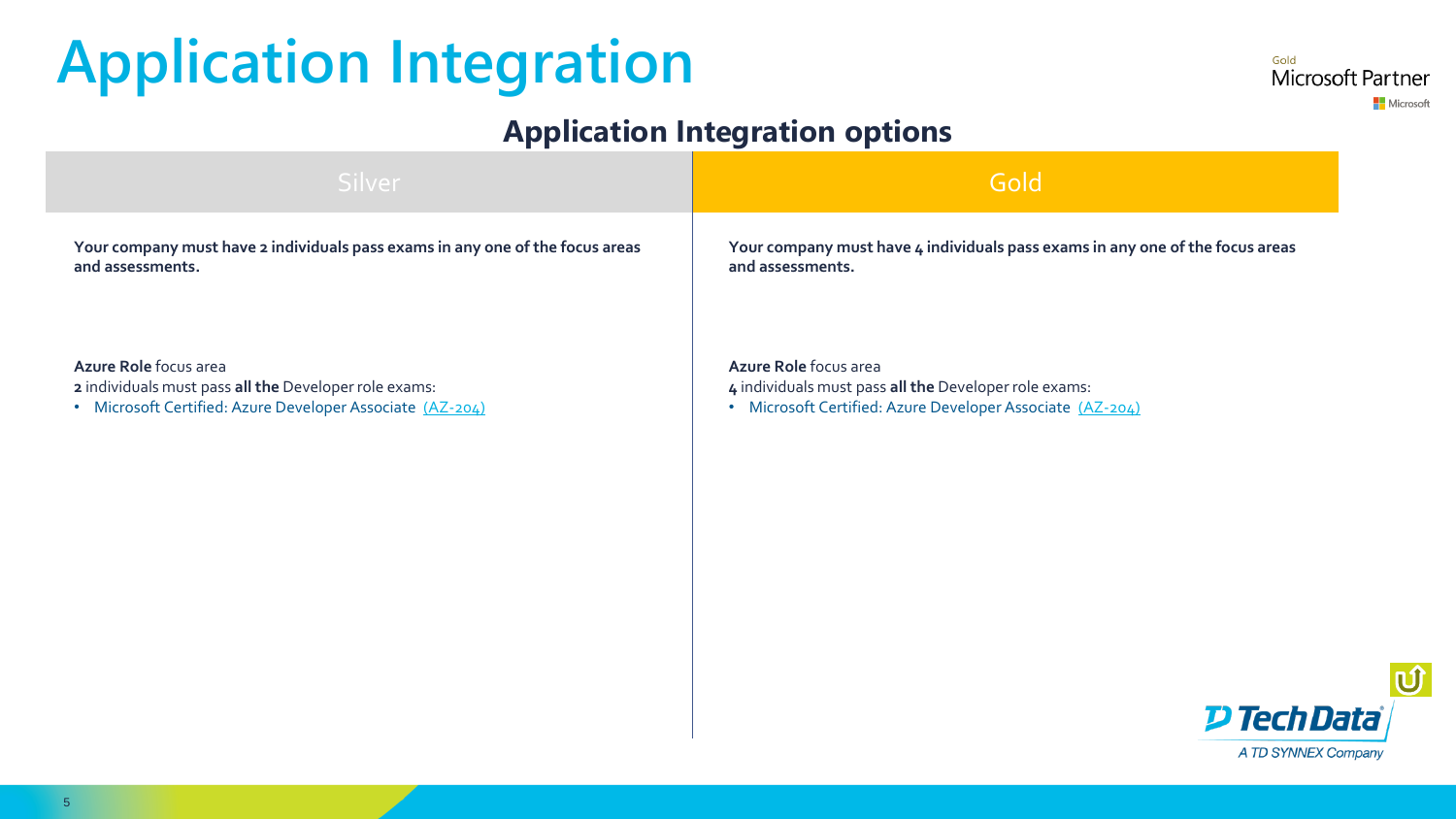### <span id="page-5-0"></span>**Cloud Platform**

Gold Microsoft Partner Microsoft

### **Azure Consumption options**

| Silver                                                                                                                                           | Gold                                                                                                                                             |
|--------------------------------------------------------------------------------------------------------------------------------------------------|--------------------------------------------------------------------------------------------------------------------------------------------------|
| Your company must meet the performance thresholds:                                                                                               | Your company must meet the performance thresholds:                                                                                               |
| <b>Developed Markets</b>                                                                                                                         | Partners must demonstrate US \$100000 Azure customer consumption within                                                                          |
| Partners must demonstrate US \$15000 Azure customer consumption within<br>the previous 12 months<br><b>Developing Markets</b>                    | the previous 12 months                                                                                                                           |
| Partners must demonstrate US \$10000 Azure customer consumption within<br>the previous 12 months                                                 |                                                                                                                                                  |
| Your company must have 1 individual pass exam requirements                                                                                       | Your company must have 2 individual pass exam requirements                                                                                       |
| 1 individual must pass all the exams for any one role:                                                                                           | 2 individual must pass all the exams for any one role:                                                                                           |
| Developer role<br>• Microsoft Certified: Azure Developer Associate (AZ-204)                                                                      | Developer role<br>• Microsoft Certified: Azure Developer Associate (AZ-204)                                                                      |
| Administrator role<br>• Microsoft Certified: Azure Administrator Associate (AZ-104)                                                              | <b>Administrator role</b><br>• Microsoft Certified: Azure Administrator Associate (AZ-104)                                                       |
| <b>Architect role</b><br>• Microsoft Certified: Azure Solutions Architect Expert (AZ-303 +AZ-304<br>before March 31st, 2022, OR AZ-104 + AZ-305) | <b>Architect role</b><br>• Microsoft Certified: Azure Solutions Architect Expert (AZ-303 +AZ-304<br>before March 31st, 2022, OR AZ-104 + AZ-305) |
| Data Engineer role                                                                                                                               | <b>D Tech Data</b><br>Data Engineer role                                                                                                         |
| • Microsoft Certified: Azure Data Engineer Associate (DP-203)                                                                                    | A TD SYNNEX Company<br>• Microsoft Certified: Azure Data Engineer Associate (DP-203)                                                             |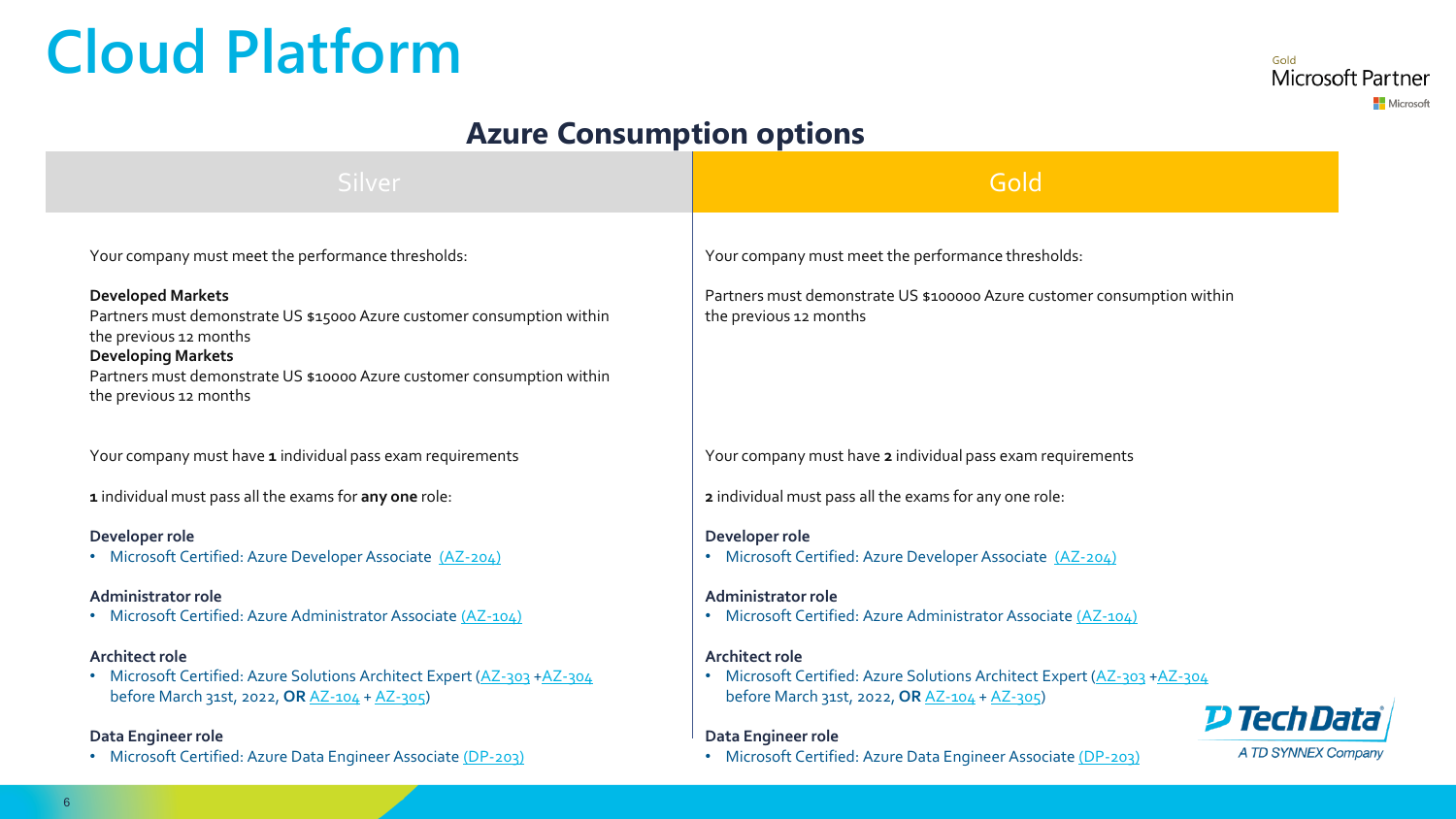## <span id="page-6-0"></span>**DevOps**

<sub>Gold</sub><br>Microsoft Partner Microsoft

### **DevOps options**

| Silver                                                           | Gold                                                             |
|------------------------------------------------------------------|------------------------------------------------------------------|
| Your company must have 2 individuals pass the assessment or exam | Your company must have 4 individuals pass the assessment or exam |
| requirements.                                                    | requirements.                                                    |
| 2 individuals must each pass one of the following exams:         | 4 individuals must each pass one of the following exams:         |
| • Microsoft Certified: Azure Developer Associate (AZ-204)        | Microsoft Certified: Azure Developer Associate (AZ-204)          |
| Microsoft Certified: Azure Administrator Associate (AZ-104)      | ۰                                                                |
| $\bullet$                                                        | Microsoft Certified: Azure Administrator Associate (AZ-104)      |
| <b>AND</b>                                                       | <b>AND</b>                                                       |
| The same 2 individuals must pass the following exam.             | The same individuals must pass the following exam.               |
| Microsoft Certified: DevOps Engineer Expert (AZ-400)             | Microsoft Certified: DevOps Engineer Expert (AZ-400)             |
| $\bullet$                                                        | $\bullet$                                                        |

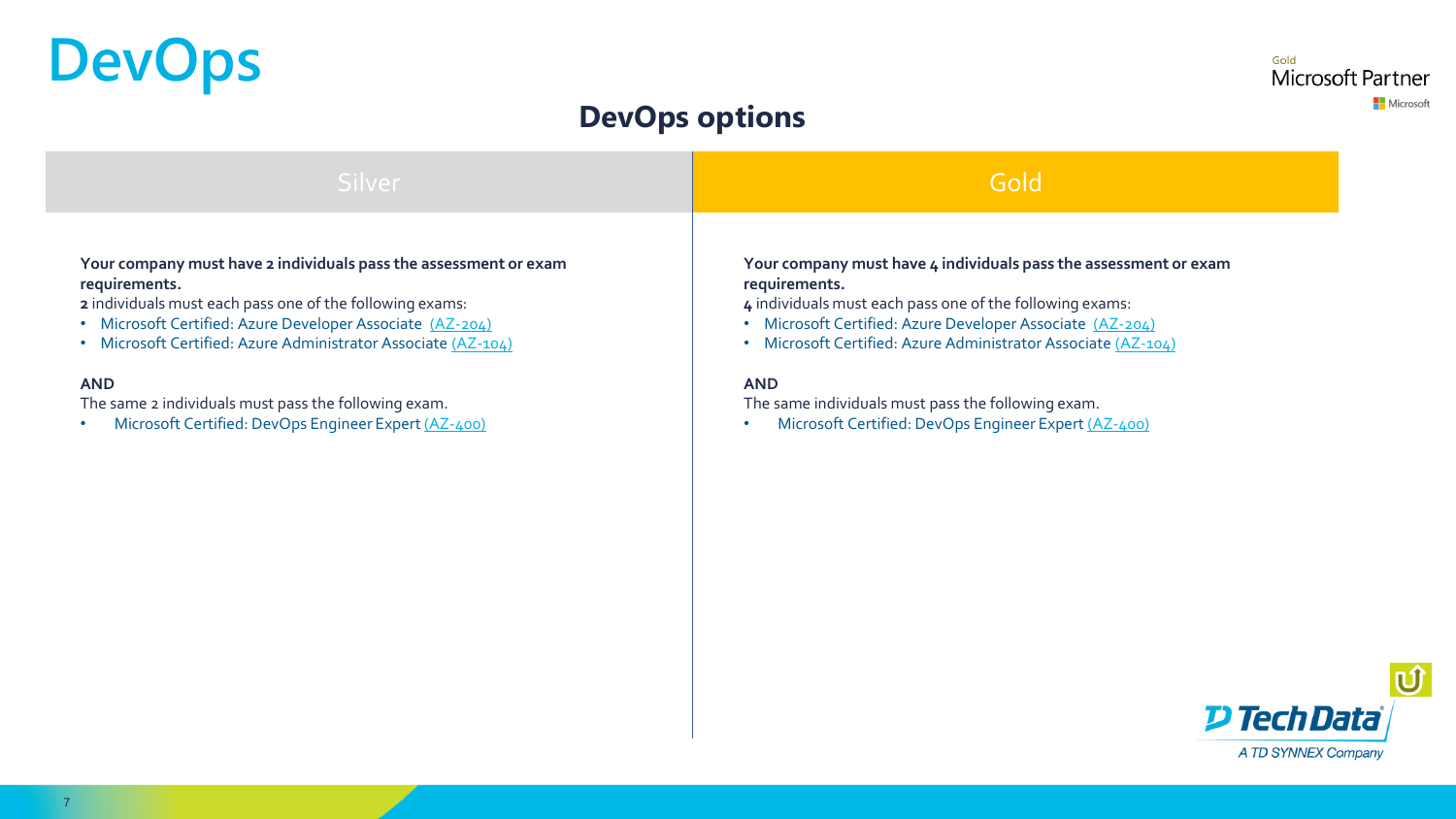### <span id="page-7-0"></span>**Datacenter**

Gold Microsoft Partner Microsoft

### **Datacenter Solutions options**

| <b>Silver</b>                                                                       | Gold                                                                                |
|-------------------------------------------------------------------------------------|-------------------------------------------------------------------------------------|
| Your company must have 2 individuals pass exam requirements in any one of the focus | Your company must have 4 individuals pass exam requirements in any one of the focus |
| areas                                                                               | areas                                                                               |
| Two individuals must pass one of the following certification                        | Four individuals must pass one of the following certification                       |
| Microsoft Certified: Azure Administrator Associate (AZ-104)                         | • Microsoft Certified: Azure Solutions Architect Expert (AZ-303 +AZ-304 before      |
| $\bullet$                                                                           | March 31st, 2022, OR AZ-104 + AZ-305)                                               |
| <b>AND</b>                                                                          | <b>AND</b>                                                                          |
| • The same 2 individuals must pass the following assessment                         | The same 4 individuals must pass the following assessment                           |
| Windows Server 2019 Hybrid Technical Assessment                                     | Windows Server 2019 Hybrid Technical Assessment                                     |

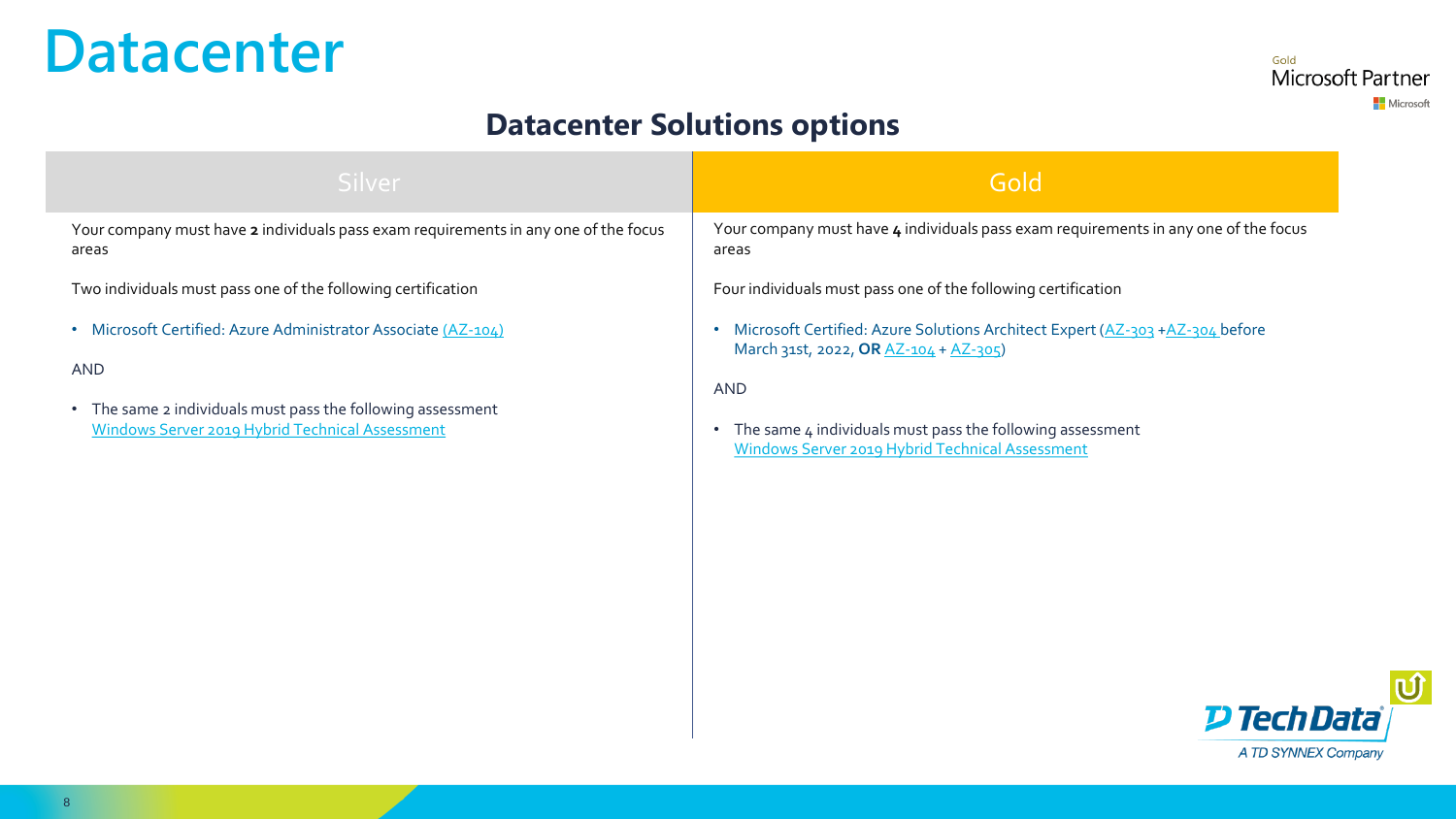Gold Microsoft Partner Microsoft

## Data and Artificial Intelligence

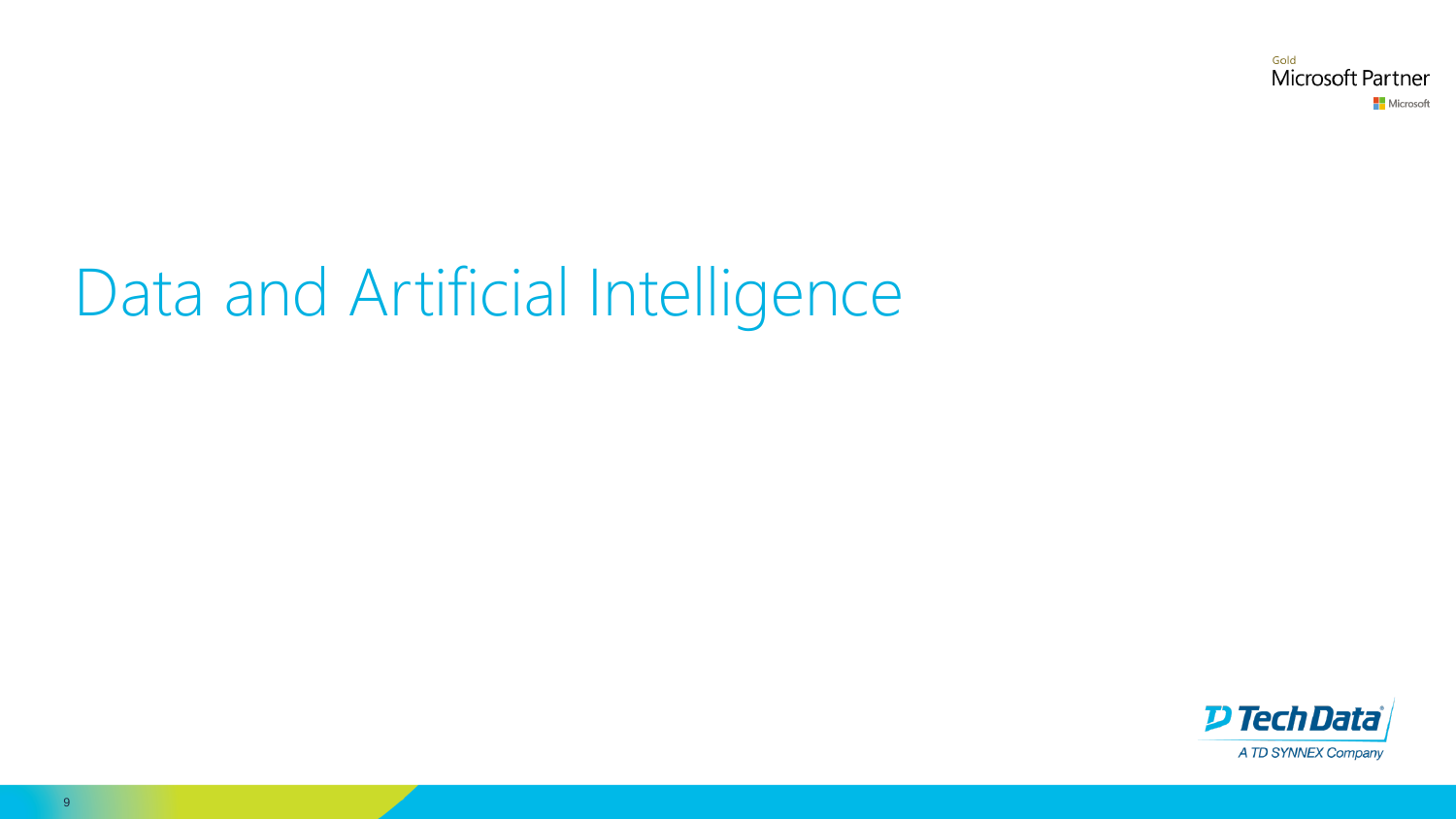### <span id="page-9-0"></span>**Data Analytics**

#### **Data Analytics Specialist options Data Analytics Beginner option**

Microsoft Partner **Nicrosoft** 

Gold

#### Your company must have 1 individual pass all of the exam requirements in any one of the focus areas: **Advanced Analytics** focus area 1 individual must pass the following certification: • Microsoft Certified: Azure Data Scientist Associate [\(DP-100\)](https://academy.techdata.com/uk/european-schedule#?title=DP-100) **Big Data** focus area 1 individual must pass the following certification: • Microsoft Certified: Azure Data Engineer Associate [\(DP-203\)](https://academy.techdata.com/uk/european-schedule#?title=DP-203) Your company must have **2** individuals pass exam requirements in any one of the focus areas: **2** individuals must pass ONE of the following exams • Microsoft Certified: Azure Data Scientist Associate [\(DP-100\)](https://academy.techdata.com/uk/european-schedule#?title=DP-100) • Microsoft Certified: Azure Data Engineer Associate [\(DP-203\)](https://academy.techdata.com/uk/european-schedule#?title=DP-203) **Performance thresholds** Associate [\(DP-203\)](https://academy.techdata.com/uk/european-schedule#?title=DP-203) **Performance thresholds** • Deploy 250 seats of Power BI and be attached as Partner of Record for Power BI subscriptions to qualify. **1** individual must pass the following exam: • Analyzing Data with Microsoft Power BI [\(DA-100\)](https://academy.techdata.com/uk/european-schedule#?title=DA-100) Your company must **have 2 individuals** pass all of the exam requirements in any one of the focus areas **Advanced Analytics** focus area **2** individual must pass the following certification: • Microsoft Certified: Azure Data Scientist Associate [\(DP-100\)](https://academy.techdata.com/uk/european-schedule#?title=DP-100) **Big Data** focus area **2** individuals must pass the following certification: • Microsoft Certified: Azure Data Engineer • Deploy 1000 seats of Power BI and be attached as Partner of Record for Power BI subscriptions to qualify. **2** individual must pass the following exam: • Analyzing Data with Microsoft Power BI [\(DA-100\)](https://academy.techdata.com/uk/european-schedule#?title=DA-100) Your company must have **4** individuals pass exam requirements in any one of the focus areas: **4** individuals must pass ONE of the following exams • Microsoft Certified: Azure Data Scientist Associate [\(DP-100\)](https://academy.techdata.com/uk/european-schedule#?title=DP-100) • Microsoft Certified: Azure Data Engineer Associate [\(DP-203\)](https://academy.techdata.com/uk/european-schedule#?title=DP-203) Silver Silver <mark>(</mark>Silver Gold Silver Silver Silver Silver Silver Silver Silver Silver Silver Silver Silver Silver **Power BI option** Gold

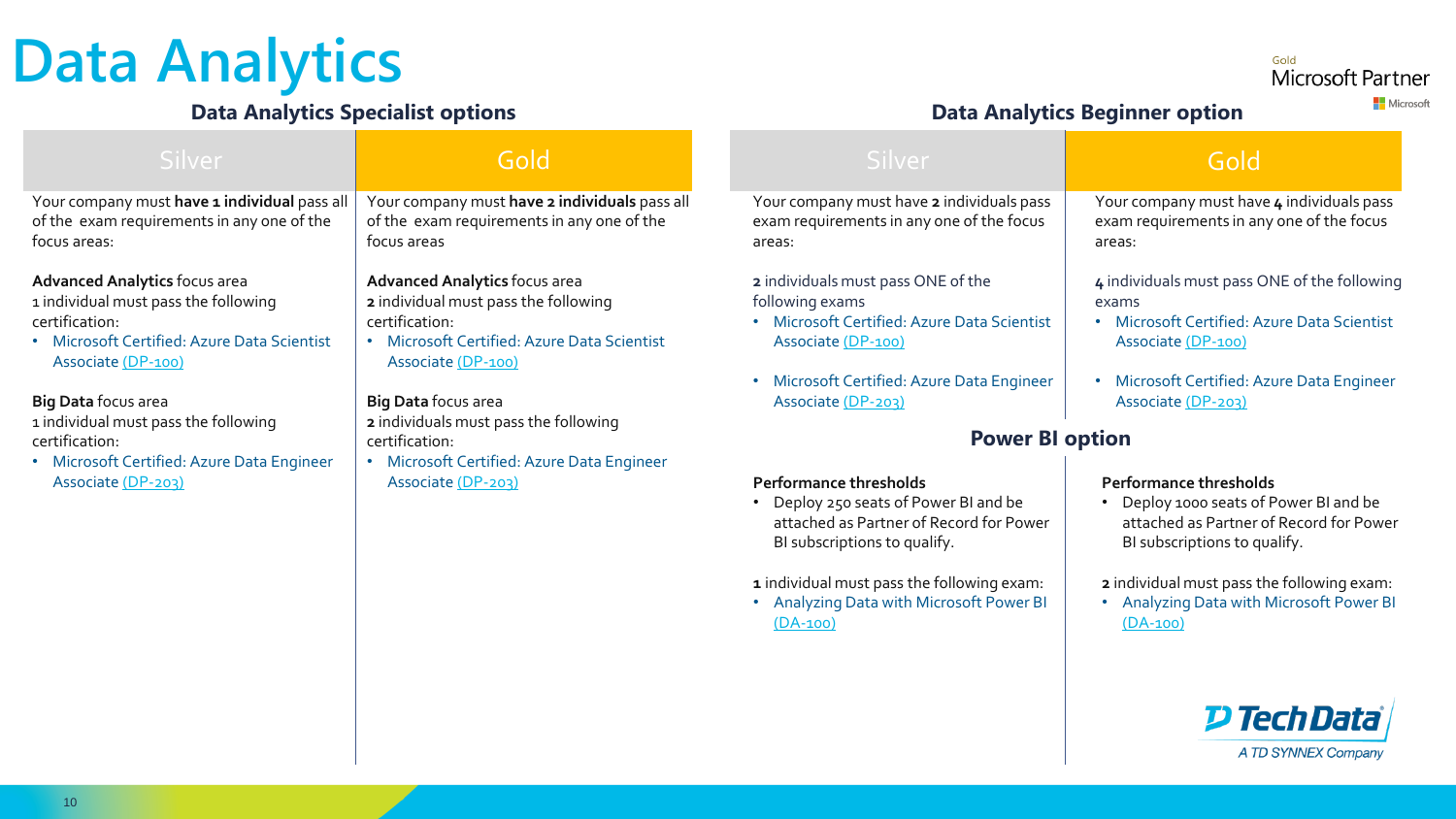### <span id="page-10-0"></span>**Data Platform**

Gold Microsoft Partner Microsoft

#### **SQL Server Specialist option**

| Silver                                                                                                                           | Gold                                                                                                                                                   |
|----------------------------------------------------------------------------------------------------------------------------------|--------------------------------------------------------------------------------------------------------------------------------------------------------|
| Your company must have 1 individual pass the required exams or certification<br>from any one focus area                          | Your company must have 2 individual pass the required exams or certification<br>from any one focus area                                                |
| <b>Database Administration focus area</b><br>• Azure Database Administrator (DP-300)                                             | Database Administration focus area<br>• Azure Database Administrator (DP-300)                                                                          |
| Database Development focus area<br>• Azure Data Engineer Associate (DP-203)                                                      | Database Development focus area<br>• Azure Data Engineer Associate (DP-203)                                                                            |
| AND the same individuals must pass the certification:<br>• Azure Data Fundamentals (DP-900)                                      | AND the same individuals must pass the certification:<br>• Azure Data Fundamentals (DP-900)                                                            |
|                                                                                                                                  | <b>Big Data option</b>                                                                                                                                 |
| Your company must have 2 individuals pass the required assessments or<br>certifications.                                         | Your company must have 4 individuals pass the required assessments or<br>certifications.                                                               |
| • Azure Data Fundamentals (DP-900)                                                                                               | • Azure Data Fundamentals (DP-900)                                                                                                                     |
| <b>AND</b>                                                                                                                       | <b>AND</b>                                                                                                                                             |
| The same individuals must pass one of the following assessments or<br>certifications:<br>• Azure Database Administrator (DP-300) | The same individuals must pass one of the following assessments or<br>certifications:<br><b>D Tech Data</b><br>• Azure Database Administrator (DP-300) |
| • Azure Data Engineer Associate (DP-203)                                                                                         | Azure Data Engineer Associate (DP-203)<br>A TD SYNNEX Company                                                                                          |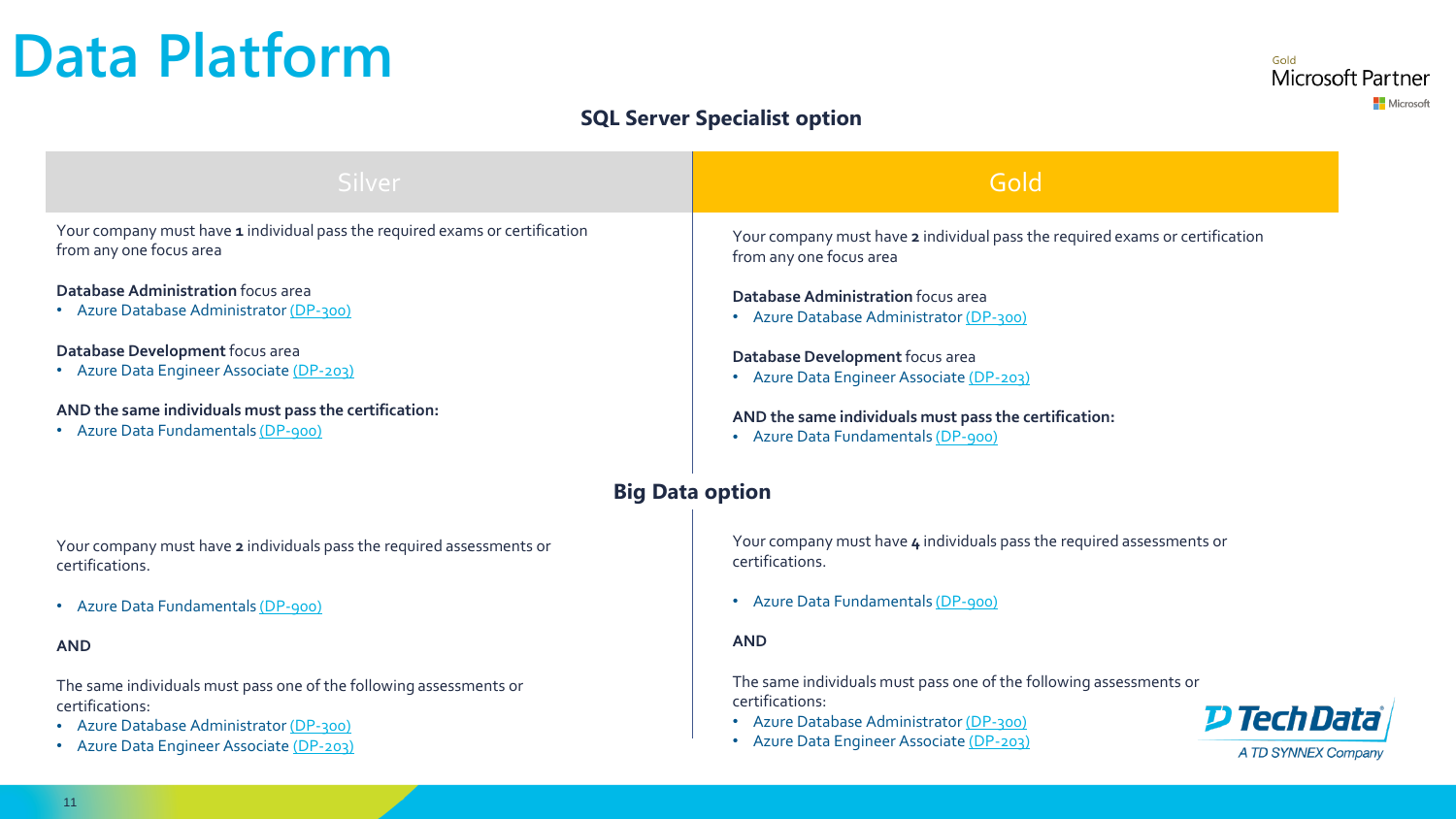Gold Microsoft Partner Microsoft

# Modern Workplace competencies

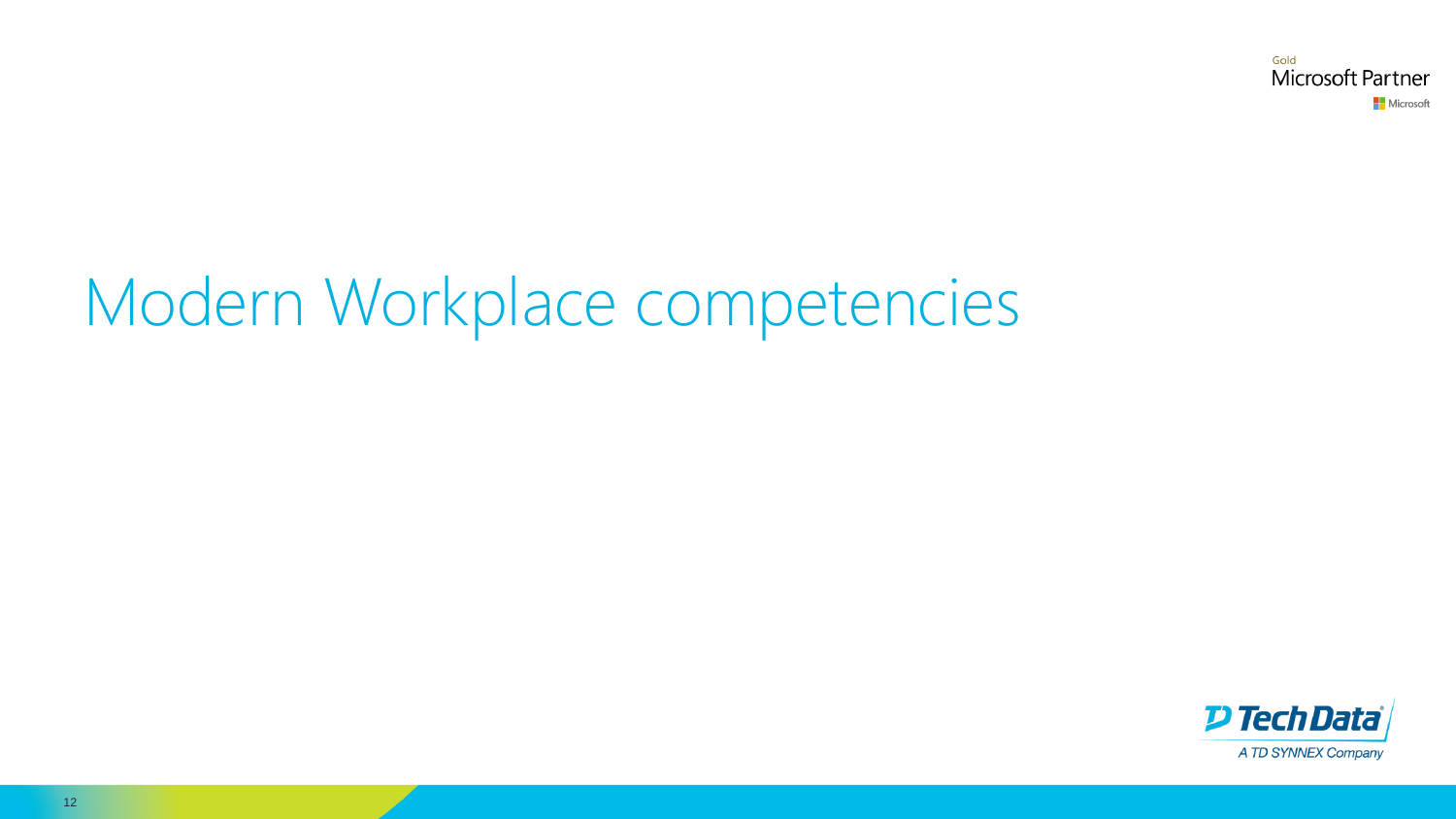### <span id="page-12-0"></span>**Collaboration and Content**

#### **SharePoint Services options**

| Silver                                                            | Gold                                                              |
|-------------------------------------------------------------------|-------------------------------------------------------------------|
| Your company must have 2 individuals pass the exam                | Your company must have 4 individuals pass the exam                |
| requirements.                                                     | requirements.                                                     |
| 2 individuals must each pass all of the following exams and       | 4 individuals must each pass all of the following exams and       |
| certification:                                                    | certification:                                                    |
| • Microsoft 365 Identity and Services (MS-100)                    | • Microsoft 365 Identity and Services (MS-100)                    |
| • Microsoft 365 Certified: Teams Administrator Associate (MS-700) | • Microsoft 365 Certified: Teams Administrator Associate (MS-700) |

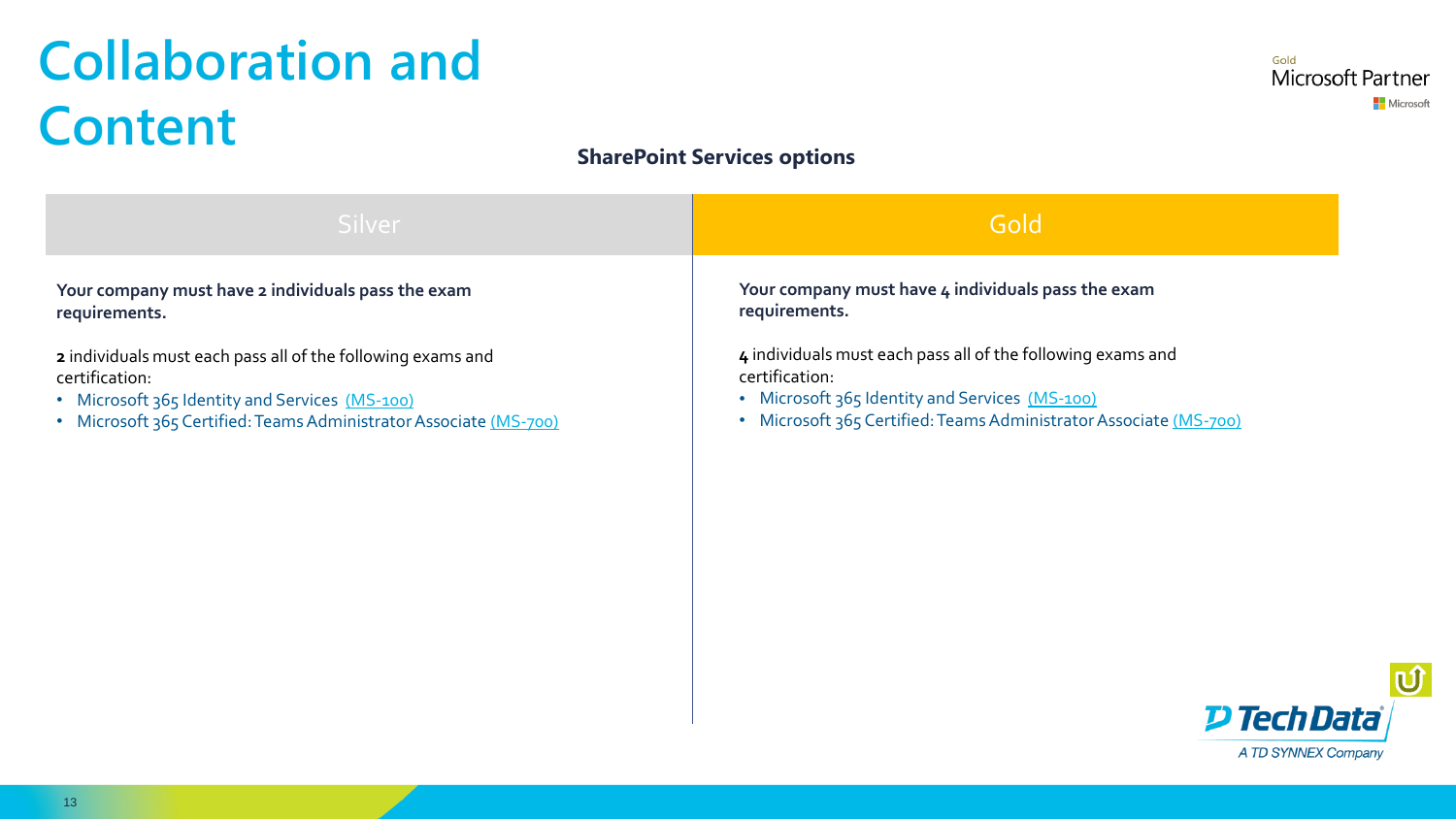### <span id="page-13-0"></span>**Communications**

#### **System Integrator options**

| Gold                                                                                                                    |
|-------------------------------------------------------------------------------------------------------------------------|
| 4 individuals must pass the exams or a certification.<br>2 of the 4 individuals must pass the following assessment:     |
| <b>Practical Guidance Assessment for Voice</b>                                                                          |
| All individuals must pass all the following exams:<br>• Microsoft 365 Certified: Teams Administrator Associate (MS-700) |
|                                                                                                                         |
|                                                                                                                         |
|                                                                                                                         |
|                                                                                                                         |



Gold

Microsoft Partner

Microsoft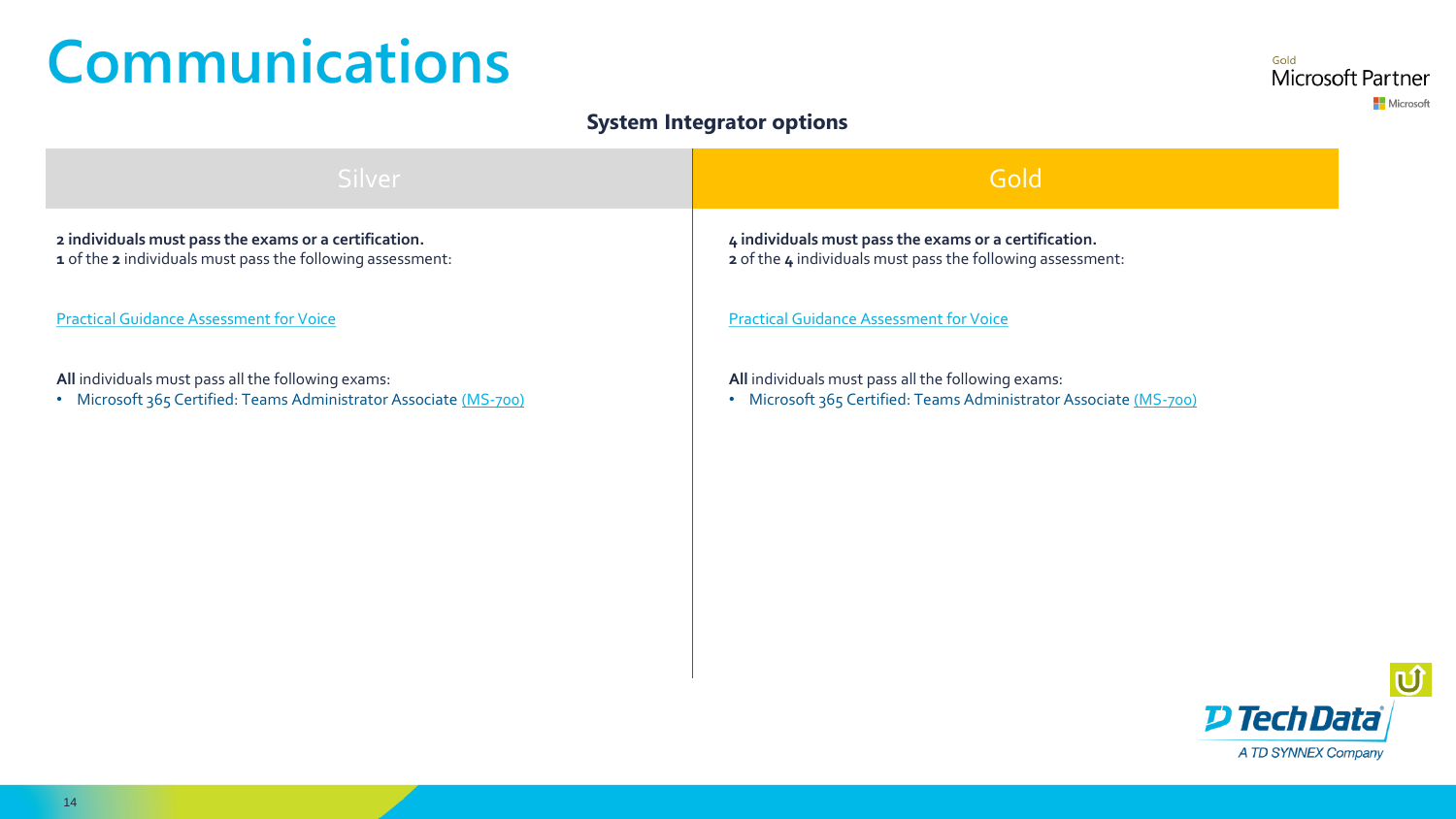### <span id="page-14-0"></span>**Cloud Productivity**

#### **Managed Service Partner options**

| Silver                                                                                                                                                                                                                                                                                                                                                                                                                                                                                                                                                                                                                                                                                                                                                                                                                                                                                                                                                        | Gold                                                                                                                                                                                                                                                                                                                                                                                                                                                                                                                                                                                                                                                                                                                                                                        |
|---------------------------------------------------------------------------------------------------------------------------------------------------------------------------------------------------------------------------------------------------------------------------------------------------------------------------------------------------------------------------------------------------------------------------------------------------------------------------------------------------------------------------------------------------------------------------------------------------------------------------------------------------------------------------------------------------------------------------------------------------------------------------------------------------------------------------------------------------------------------------------------------------------------------------------------------------------------|-----------------------------------------------------------------------------------------------------------------------------------------------------------------------------------------------------------------------------------------------------------------------------------------------------------------------------------------------------------------------------------------------------------------------------------------------------------------------------------------------------------------------------------------------------------------------------------------------------------------------------------------------------------------------------------------------------------------------------------------------------------------------------|
| Your company must meet the performance thresholds.<br><b>Developed Markets</b><br>Partners must have 2000 Monthly Active Usage in any Microsoft Office 365 workload<br>(Exchange Online, SharePoint Online, Skype for Business, Teams or Yammer). Trial SKUs<br>are not included.<br><b>Developing Markets</b><br>Partners must have 1000 Monthly Active Usage in any Microsoft Office 365 workload<br>(Exchange Online, SharePoint Online, Skype for Business, Teams or Yammer). Trial SKUs<br>are not included.<br>Monthly Active Usage (MAU): Monthly active usage is calculated on a rolling 28-day<br>basis and represents the unique number of users taking an intentional action on a specific<br>service. For these customers, you have to be associated as Office 365 Delegated<br>Administrator, CSP direct-bill partner, CSP indirect reseller, Transacting Partner, or<br>Digital Partner of Record or <i>Claiming Partner of Record (CPOR)</i> . | Your company must meet the performance thresholds.<br>Partners must have 4000 Monthly Active Usage in any Microsoft Office 365 workload<br>(Exchange Online, SharePoint Online, Skype for Business, Teams or Yammer). Trial SKUs<br>are not included.<br>Monthly Active Usage (MAU): Monthly active usage is calculated on a rolling 28-day<br>basis and represents the unique number of users taking an intentional action on a specific<br>service.<br>For these customers, you have to be associated as Office 365 Delegated Administrator,<br>CSP direct-bill partner, CSP indirect reseller, Transacting Partner, or Digital Partner of<br>Record or Claiming Partner of Record (CPOR).<br>Learn more about these associations. Click here to know the qualified SKUs. |
| Your company must have 2 individuals pass the exam requirements.<br>1 individual must pass the following exam:<br>• Microsoft 365 Identity and Services (MS-100)                                                                                                                                                                                                                                                                                                                                                                                                                                                                                                                                                                                                                                                                                                                                                                                              | Your company must have 2 individuals pass the exam requirements.<br>2 individuals must pass the following exam:<br>• Microsoft 365 Identity and Services (MS-100)<br><b>P Tech Data</b><br>A TD SYNNEX Company                                                                                                                                                                                                                                                                                                                                                                                                                                                                                                                                                              |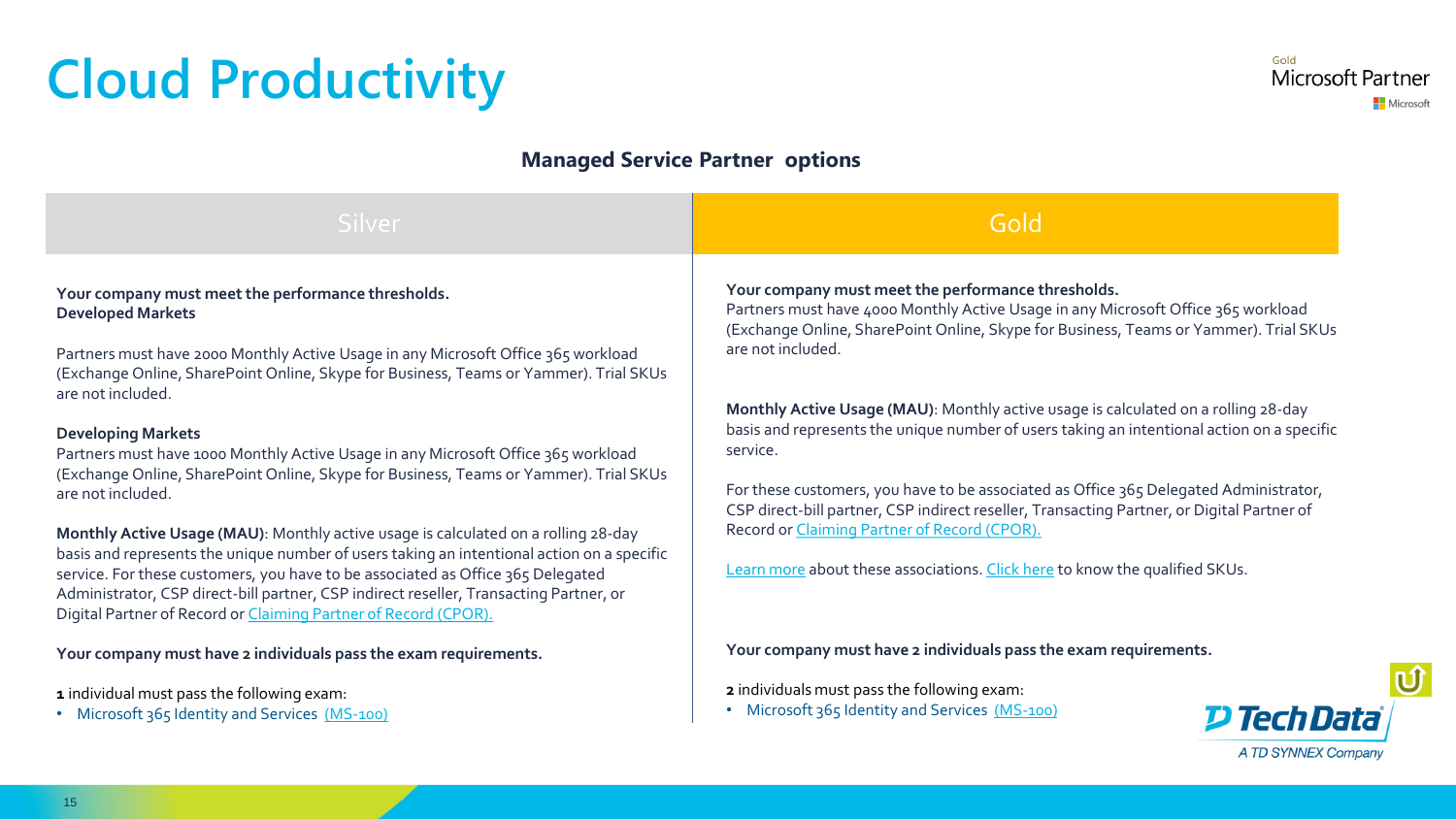### <span id="page-15-0"></span>**Enterprise Mobility Management**

Gold Microsoft Partner Microsoft

#### **Enterprise Prartner & SMB Partner options (certifications only)**

| Silver                                                                                                                   | Gold                                                                                                                     |
|--------------------------------------------------------------------------------------------------------------------------|--------------------------------------------------------------------------------------------------------------------------|
| Your company must have 2 individuals pass the exam requirements.<br>2 individuals must complete all the following exams: | Your company must have 4 individuals pass the exam requirements.<br>4 individuals must complete all the following exams: |
| Microsoft 365 Identity and Services (MS-100)<br>$\bullet$<br>Microsoft 365 Mobility and Security (MS-101)<br>$\bullet$   | Microsoft 365 Identity and Services (MS-100)<br>$\bullet$<br>• Microsoft 365 Mobility and Security (MS-101)              |
|                                                                                                                          |                                                                                                                          |
|                                                                                                                          |                                                                                                                          |

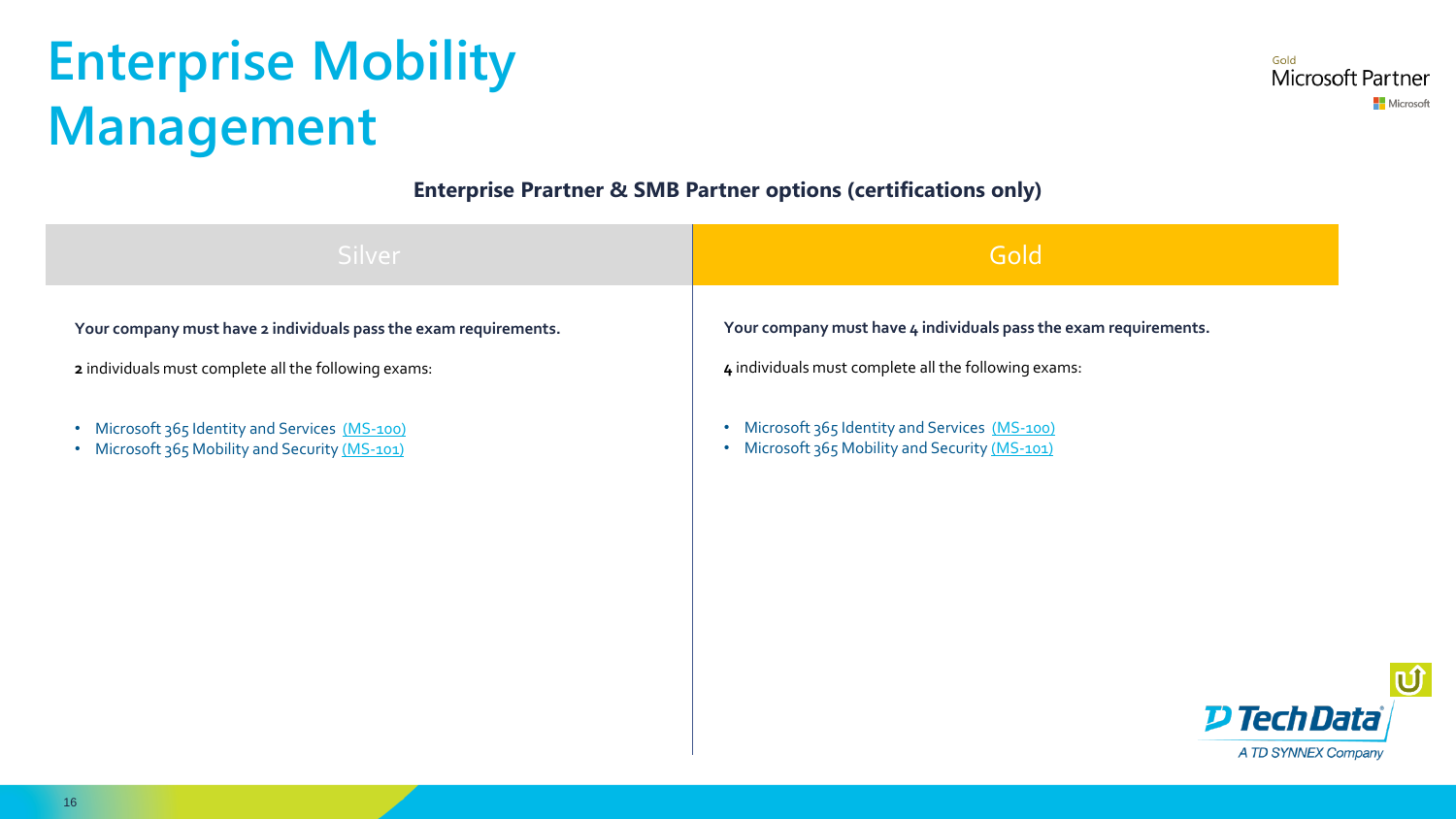# <span id="page-16-0"></span>**Messaging**

Gold Microsoft Partner Microsoft

#### **Hybrid Services Partner options**

| Silver                                                                                                        | Gold                                                                                                                                |
|---------------------------------------------------------------------------------------------------------------|-------------------------------------------------------------------------------------------------------------------------------------|
| Your company must have 2 individuals pass the exam requirements.                                              | Your company must have 4 individuals pass the exam requirements.                                                                    |
| 2 individuals must each pass all the following exams:                                                         | 4 individuals must each pass all the following exams:                                                                               |
| • Microsoft 365 Identity and Services (MS-100)<br>• Microsoft 365 Certified: Messaging Administrator (MS-203) | Microsoft 365 Identity and Services (MS-100)<br>$\bullet$<br>Microsoft 365 Certified: Messaging Administrator (MS-203)<br>$\bullet$ |
|                                                                                                               |                                                                                                                                     |
|                                                                                                               |                                                                                                                                     |
|                                                                                                               |                                                                                                                                     |
|                                                                                                               |                                                                                                                                     |
|                                                                                                               |                                                                                                                                     |

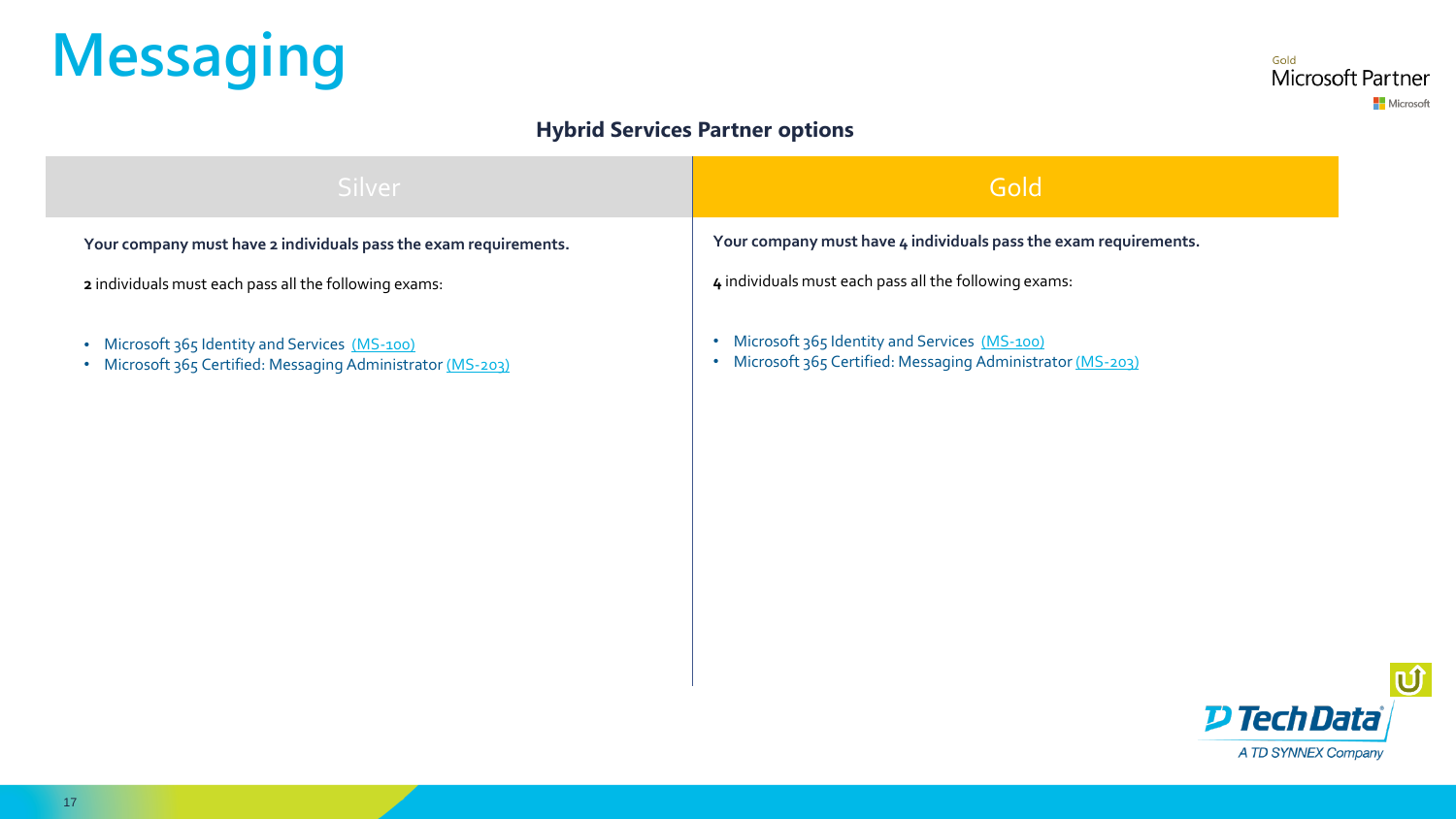### <span id="page-17-0"></span>**Security**

<sub>Gold</sub><br>Microsoft Partner Microsoft

#### **Service Partner options**

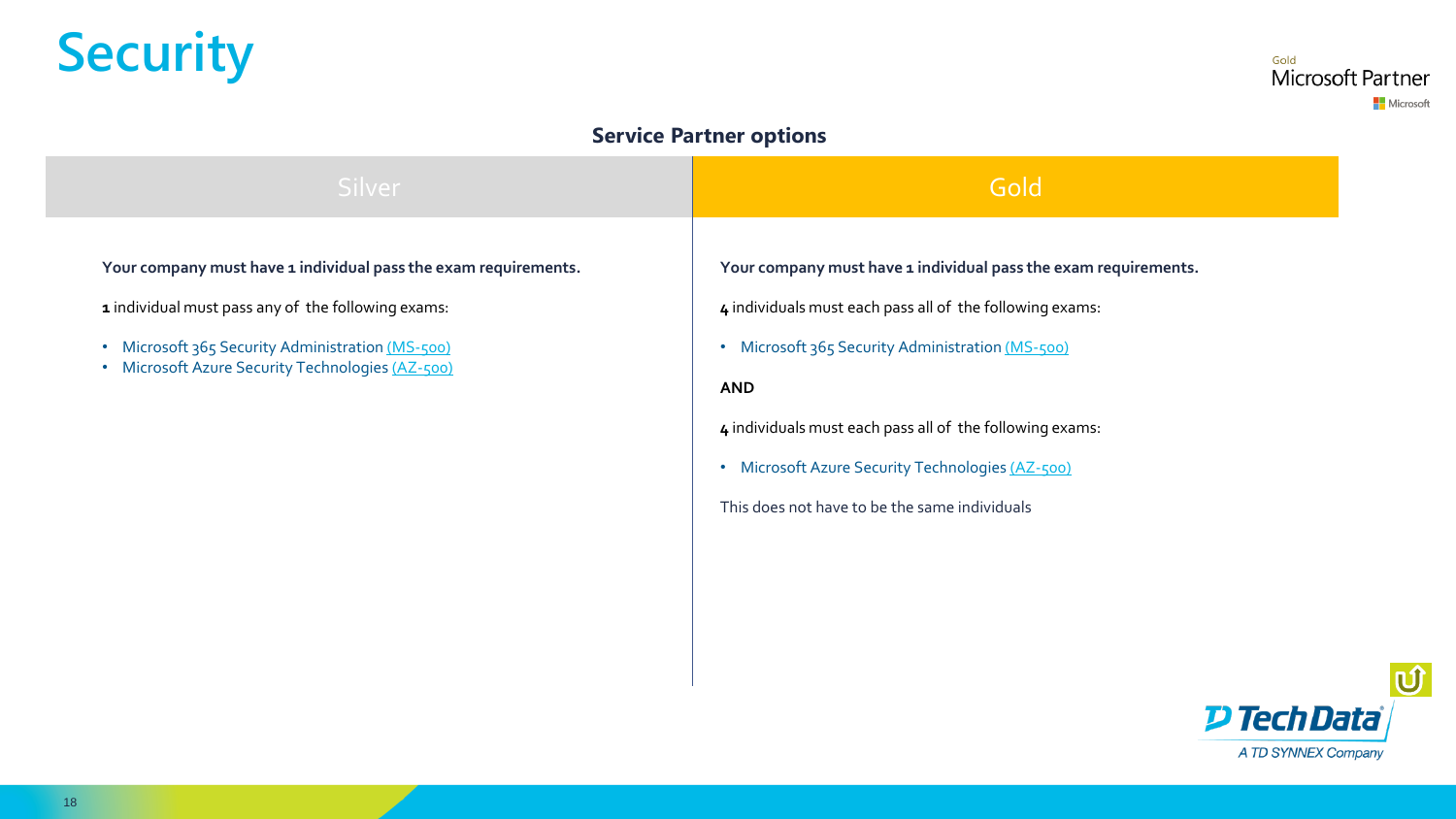### <span id="page-18-0"></span>**Small and Midmarket Cloud Solutions**

#### **Office 365 Services option**

| Silver                                                        | Gold                                           |
|---------------------------------------------------------------|------------------------------------------------|
| No exams or assessments required, only performance thresholds | 2 individuals must pass the following exam:    |
|                                                               | • Microsoft 365 Identity and Services (MS-100) |
|                                                               |                                                |
|                                                               |                                                |
|                                                               |                                                |
|                                                               |                                                |
|                                                               |                                                |
|                                                               | <b>D Tech Data</b>                             |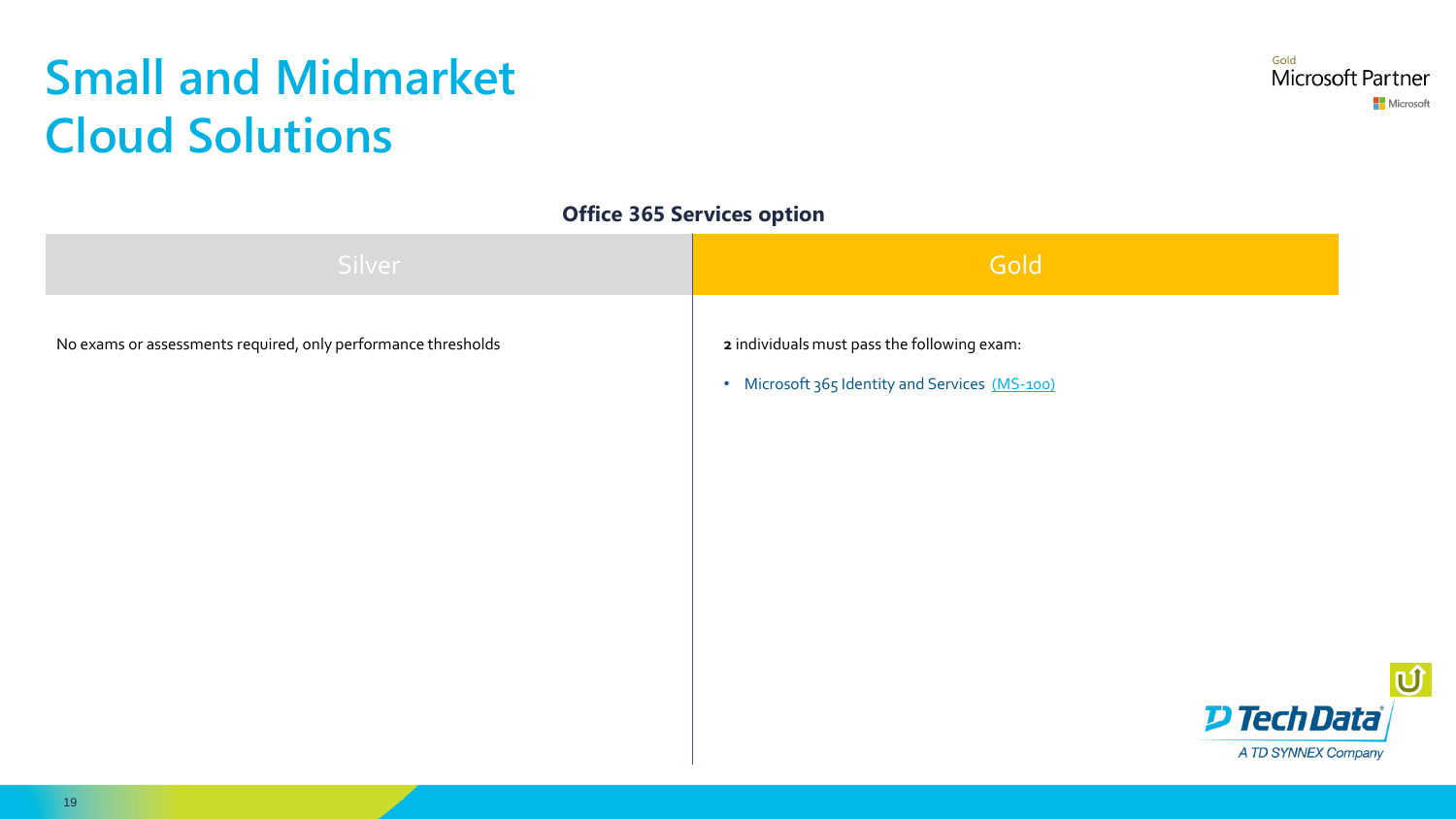### <span id="page-19-0"></span>**Windows and Devices**

#### **Surface Hub option**

Gold Microsoft Partner

#### **Deployment Partner option**

Microsoft

| Silver                                                                                                                                                                        | Gold                                                                                                                                                                        | Silver                                                                                                                        | Gold                                                                                                                           |
|-------------------------------------------------------------------------------------------------------------------------------------------------------------------------------|-----------------------------------------------------------------------------------------------------------------------------------------------------------------------------|-------------------------------------------------------------------------------------------------------------------------------|--------------------------------------------------------------------------------------------------------------------------------|
| 2 individuals must each pass all the<br>following assessments:<br>• Surface Hub 2S Sales Assessment<br>Surface Hub 2S IT Pro Assessment<br>Surface Hub 2S Adoption Assessment | 4 individuals must each pass all the following<br>assessments:<br>Surface Hub 2S Sales Assessment<br>Surface Hub 2S IT Pro Assessment<br>Surface Hub 2S Adoption Assessment | 2 individuals must each pass the following<br>certification:<br>• Modern Desktop Administrator Associate<br>$(MD-100+MD-101)$ | 4 individuals must each pass the following<br>certification :<br>• Modern Desktop Administrator Associate<br>$(MD-100+MD-101)$ |
|                                                                                                                                                                               | <b>AND</b>                                                                                                                                                                  | <b>Application Builders option</b>                                                                                            |                                                                                                                                |
|                                                                                                                                                                               | The same 4 individuals must each pass one of<br>the following exams:<br>Microsoft 365 Identity and Services (MS-100)                                                        | 2 individuals must each pass the following<br>exam or certification:                                                          | 4 individuals must each pass the following exam<br>or certification:                                                           |
|                                                                                                                                                                               | Microsoft 365 Mobility and Security (MS-101)<br>Windows 10 (MD-100)<br>Managing Modern Desktops (MD-101)                                                                    | • Microsoft Certified: Azure Developer<br>Associate (AZ-204)                                                                  | • Microsoft Certified: Azure Developer<br>Associate (AZ-204)                                                                   |
|                                                                                                                                                                               |                                                                                                                                                                             | <b>System Builder option</b>                                                                                                  |                                                                                                                                |
|                                                                                                                                                                               |                                                                                                                                                                             | 2 individuals must each pass the following<br>exam or certification:                                                          | 4 individuals must each pass the following<br>exam or certification:                                                           |
|                                                                                                                                                                               | <b>Surface Reseller option</b>                                                                                                                                              |                                                                                                                               |                                                                                                                                |
| 2 individuals must each pass all of the<br>following assessments:                                                                                                             | 4 individuals must each pass all of the<br>following assessments:                                                                                                           | • Modern Desktop Administrator Associate<br>$(MD-100 + MD-101)$                                                               | Modern Desktop Administrator Associate<br>$\bullet$<br>$(MD-100 + MD-101)$                                                     |
| <b>Surface Master Seller Assessment</b><br><b>Associate Surface Seller Assessment</b>                                                                                         | <b>Surface Master Seller Assessment</b><br><b>Associate Surface Seller Assessment</b>                                                                                       | <b>IoT Device Builder option</b>                                                                                              |                                                                                                                                |
| <b>Professional Surface Seller Assessment</b>                                                                                                                                 | <b>Professional Surface Seller Assessment</b>                                                                                                                               | 2 individuals must each pass the following<br>assessment:                                                                     | 4 individuals must each pass the following<br>assessment:                                                                      |
| <b>OEM Partner option</b>                                                                                                                                                     |                                                                                                                                                                             | · Windows 10 IoT Device Builder Assessment                                                                                    | • Windows 10 IoT Device Builder Assessment<br>D TechData                                                                       |
| No exams or assessments required, only<br>performance thresholds                                                                                                              | No exams or assessments required, only<br>performance thresholds                                                                                                            |                                                                                                                               | A TD SYNNEX Company                                                                                                            |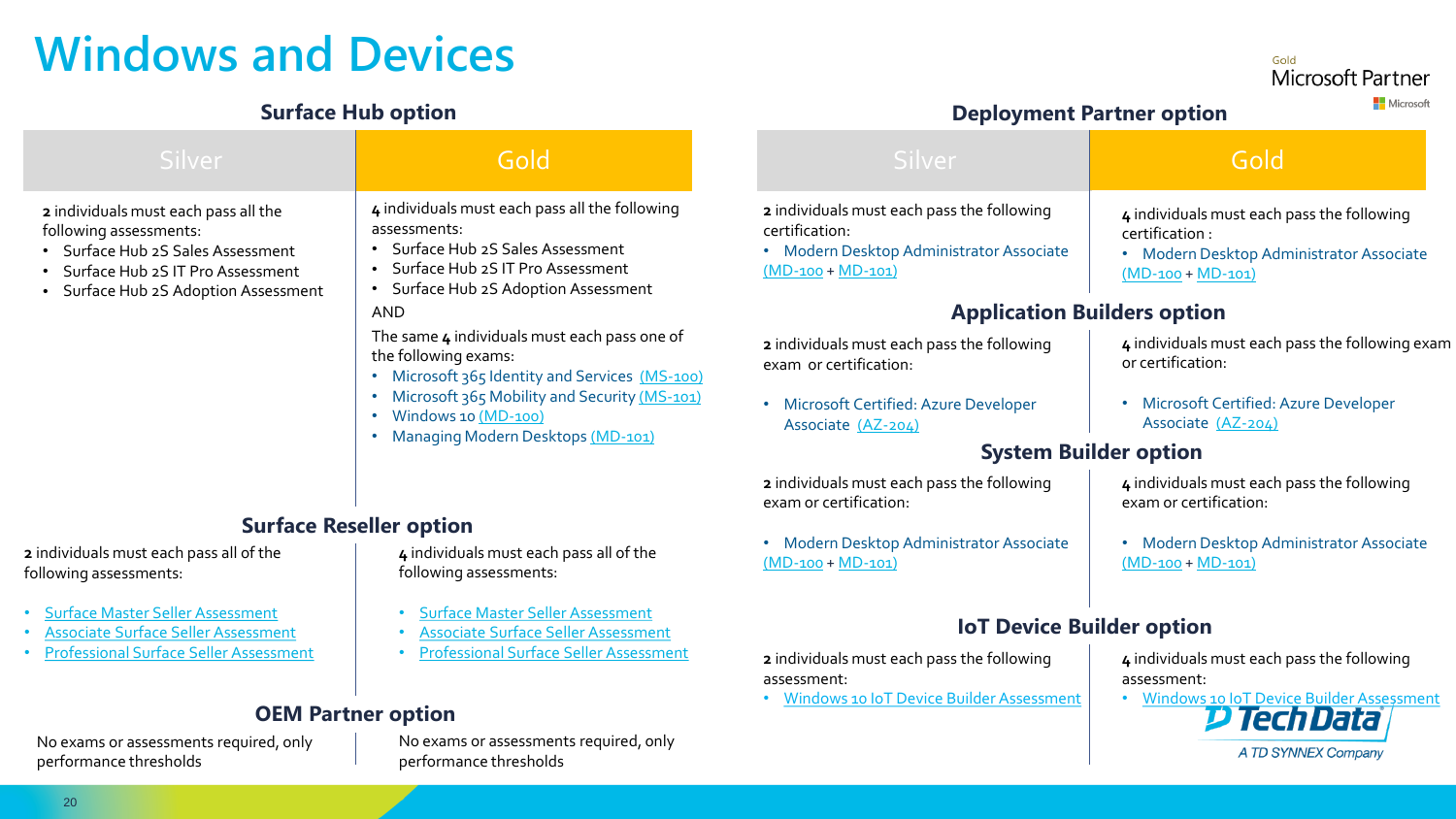Gold Microsoft Partner Microsoft

# Business Applications competencies

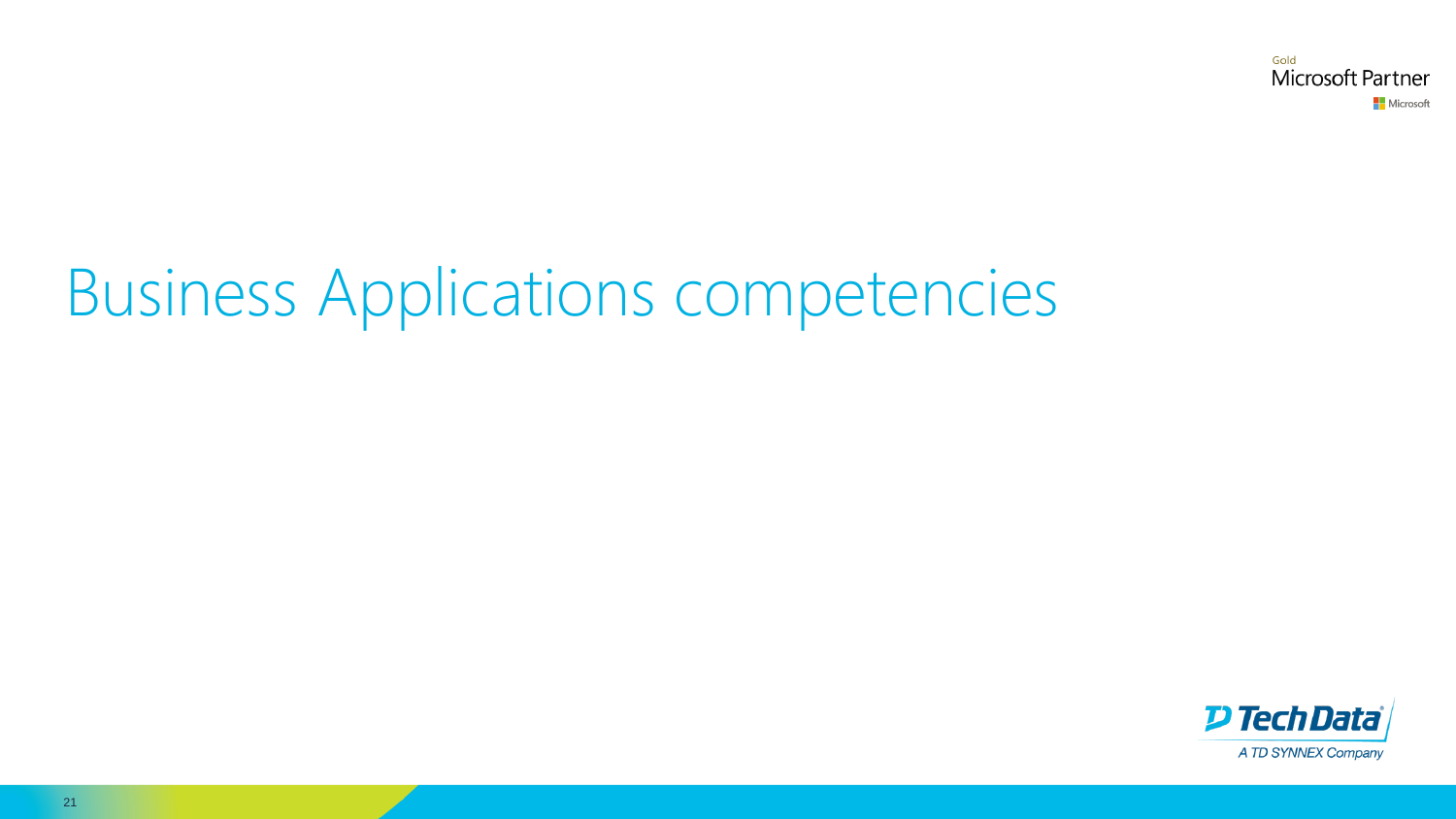### <span id="page-21-0"></span>**Cloud Business Applications**

#### **Customer Engagement Option**

Gold Microsoft Partner Microsoft

| Silver                                                                                                                            | Gold                                                                                                                                                    |  |
|-----------------------------------------------------------------------------------------------------------------------------------|---------------------------------------------------------------------------------------------------------------------------------------------------------|--|
| You need to earn a minimum of 60 points to become Silver.                                                                         | You need to earn a minimum of 8o points to become GOLD                                                                                                  |  |
| <b>Learn more about PCI score</b>                                                                                                 | . Learn more about PCI score                                                                                                                            |  |
| <b>Functional Consultants</b>                                                                                                     | <b>Functional Consultants</b>                                                                                                                           |  |
| Your company must have (developed: 15, developing: 5) individuals meet the following                                              | Your company must have (developed: 15, developing: 5) individuals meet the following                                                                    |  |
| combination of certifications and exams. (Maximum PCI score: 15)                                                                  | combination of certifications and exams. (Maximum PCI score: 15)                                                                                        |  |
| Customer Engagement Functional Consultant certification requires an individual to pass.                                           | Customer Engagement Functional Consultant certification requires an individual to pass.                                                                 |  |
| • Microsoft Power Platform Functional Consultant (PL-200)                                                                         | • Microsoft Power Platform Functional Consultant (PL-200)                                                                                               |  |
| AND One of the following exams:                                                                                                   | AND One of the following exams:                                                                                                                         |  |
| • Microsoft Dynamics 365 for Sales (MB-210)                                                                                       | • Microsoft Dynamics 365 for Sales (MB-210)                                                                                                             |  |
| • Microsoft Dynamics 365 for Marketing (MB-220)                                                                                   | Microsoft Dynamics 365 for Marketing (MB-220)                                                                                                           |  |
| • Microsoft Dynamics 365 for Customer Service (MB-230)                                                                            | • Microsoft Dynamics 365 for Customer Service (MB-230)                                                                                                  |  |
| • Microsoft Dynamics 365 for Field Service (MB-240)                                                                               | • Microsoft Dynamics 365 for Field Service (MB-240)                                                                                                     |  |
| <b>Developers</b>                                                                                                                 | <b>Developers</b>                                                                                                                                       |  |
| Your company must have (developed: 5, developing: 2) individuals meet the following                                               | Your company must have (developed: 5, developing: 2) individuals meet the following                                                                     |  |
| combination of certifications and exams. (Maximum PCI score: 5)                                                                   | combination of certifications and exams. (Maximum PCI score: 5)                                                                                         |  |
| • Microsoft Power Platform Developer (PL-400)                                                                                     | • Microsoft Power Platform Developer (PL-400)                                                                                                           |  |
| More requirements (not certification related) can be found here:<br><b>Cloud Business Applications Competency (microsoft.com)</b> | More requirements (not certification related) can be found here:<br><b>Cloud Business Applications Competency (microsoft.com)</b><br><b>D Tech Data</b> |  |
|                                                                                                                                   | <b>A TD SYNNEX Company</b>                                                                                                                              |  |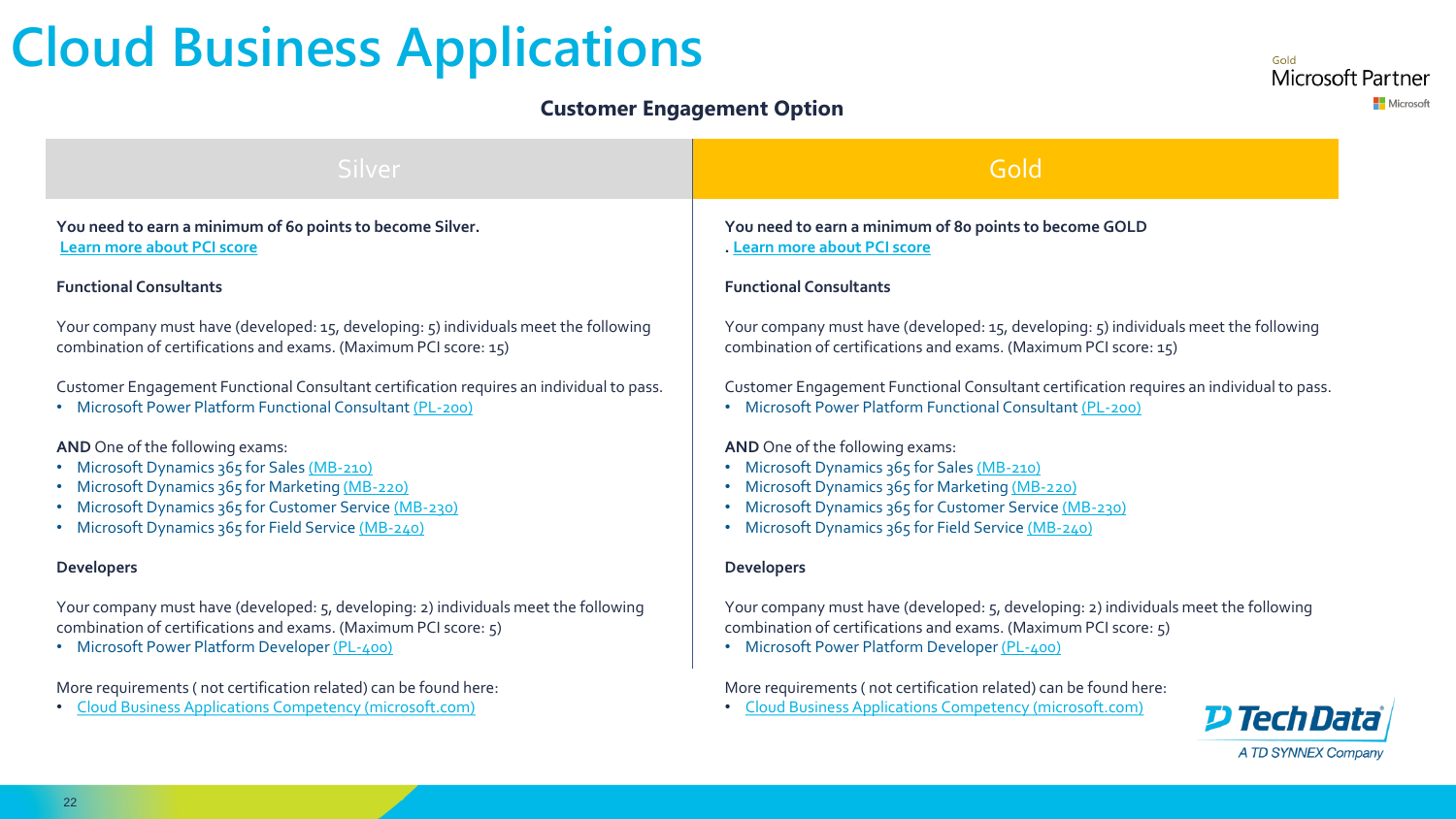### **Cloud Business Applications**

#### **Unified Operations option**

Gold Microsoft Partner Microsoft

| Silver                                                                                                                                                                                                                                                                                                                                                                                                                                                                                                                                                                                                                                   | Gold                                                                                                                                                                                                                                                                                                                                                                                                                                                                                                                                                                                                            |  |
|------------------------------------------------------------------------------------------------------------------------------------------------------------------------------------------------------------------------------------------------------------------------------------------------------------------------------------------------------------------------------------------------------------------------------------------------------------------------------------------------------------------------------------------------------------------------------------------------------------------------------------------|-----------------------------------------------------------------------------------------------------------------------------------------------------------------------------------------------------------------------------------------------------------------------------------------------------------------------------------------------------------------------------------------------------------------------------------------------------------------------------------------------------------------------------------------------------------------------------------------------------------------|--|
| You need to earn a minimum of 60 points to become Silver.<br><b>Learn more about PCI score</b>                                                                                                                                                                                                                                                                                                                                                                                                                                                                                                                                           | You need to earn a minimum of 80 points to become Silver.<br><b>Learn more about PCI score</b>                                                                                                                                                                                                                                                                                                                                                                                                                                                                                                                  |  |
| <b>Functional Consultants</b>                                                                                                                                                                                                                                                                                                                                                                                                                                                                                                                                                                                                            | <b>Functional Consultants</b>                                                                                                                                                                                                                                                                                                                                                                                                                                                                                                                                                                                   |  |
| Your company must have (developed: 15, developing: 5) individuals meet the following<br>combination of certifications and exams. (Maximum PCI score: 15)<br>Finance and Operations Functional Consultant certification requires an individual to pass:<br>• Microsoft Dynamics 365: Core Finance and Operations (MB-300)<br>AND One of the following exams:<br>• Microsoft Dynamics 365 for Finance and Operations, Financials (MB-310)<br>• Microsoft Dynamics 365 for Finance and Operations, Manufacturing (MB-320)<br>• Microsoft Dynamics 365 for Finance and Operations, Supply Chain Management (MB-<br>330)<br><b>Developers</b> | Your company must have (developed: 15, developing: 5) individuals meet the following<br>combination of certifications and exams. (Maximum PCI score: 15)<br>Finance and Operations Functional Consultant certification requires an individual to pass:<br>• Microsoft Dynamics 365: Core Finance and Operations (MB-300)<br>AND One of the following exams:<br>Microsoft Dynamics 365 for Finance and Operations, Financials (MB-310)<br>Microsoft Dynamics 365 for Finance and Operations, Manufacturing (MB-320)<br>• Microsoft Dynamics 365 for Finance and Operations, Supply Chain Management (MB-<br>330) |  |
| Your company must have (Developed: 5, Developing: 2) individuals meet the following<br>combination of certifications and exams (Maximum PCI score: 5)<br>• Microsoft Dynamics 365: Core Finance and Operations (MB-300)<br>AND One of the following exams:<br>• Microsoft Dynamics 365 Customization and Configuration (MB-500)                                                                                                                                                                                                                                                                                                          | <b>Developers</b><br>Your company must have (Developed: 5, Developing: 2) individuals meet the following<br>combination of certifications and exams (Maximum PCI score: 5)<br>• Microsoft Dynamics 365: Core Finance and Operations (MB-300)<br>AND One of the following exams:<br>• Microsoft Dynamics 365 Customization and Configuration (MB-500)                                                                                                                                                                                                                                                            |  |
| More requirements (not certification related) can be found here:<br>More requirements (not certification related) can be found here:<br><b>Cloud Business Applications Competency (microsoft.com)</b><br>• Cloud Business Applications Competency (microsoft.com)                                                                                                                                                                                                                                                                                                                                                                        |                                                                                                                                                                                                                                                                                                                                                                                                                                                                                                                                                                                                                 |  |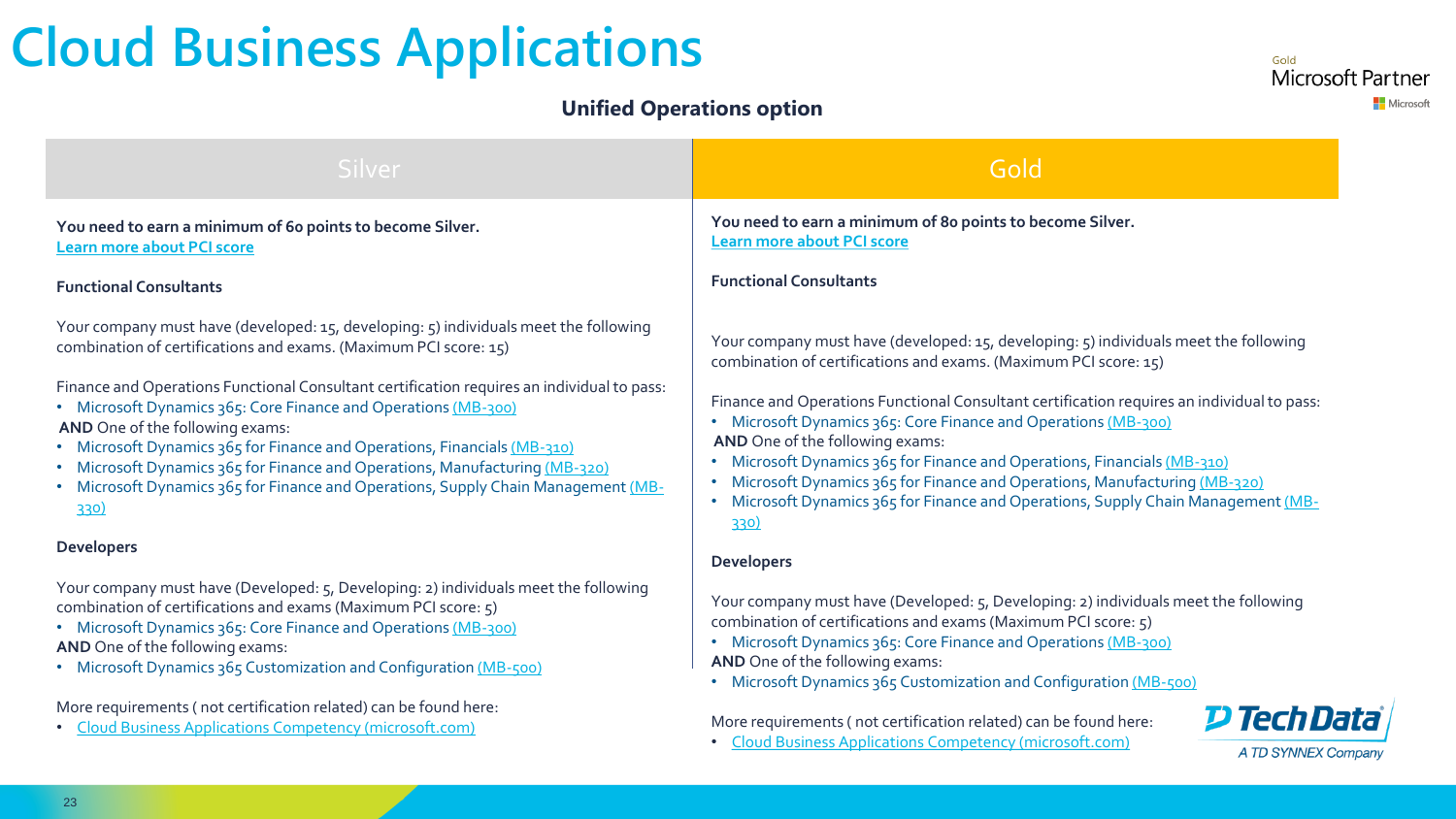### <span id="page-23-0"></span>**Enterprise Resource Planning**

#### **ERP Reseller Option**

| Silver                                                                            | Gold                                                                             |
|-----------------------------------------------------------------------------------|----------------------------------------------------------------------------------|
| Your company must meet the performance thresholds.                                | Your company must meet the performance thresholds.                               |
| <b>Developed Markets</b>                                                          | <b>Developed Markets</b>                                                         |
| • Partner must have earned a total annual gross VAR license revenue of US \$75000 | Partner must have earned a total annual gross VAR license revenue of US \$175000 |
| or ISV license revenue of US \$400000                                             | or ISV license revenue of US \$750000                                            |
| <b>Developing Markets</b>                                                         | <b>Developing Markets</b>                                                        |
| • Partner must have earned a total annual gross VAR license revenue of US \$40000 | Partner must have earned a total annual gross VAR license revenue of US \$75000  |
| or ISV license revenue of US \$200000                                             | or ISV license revenue of US \$400000                                            |
| Meet Revenue Requirements for Microsoft Dynamics AX, Dynamics GP, Dynamics SL,    | Meet Revenue Requirements for Microsoft Dynamics AX, Dynamics GP, Dynamics SL,   |
| Dynamics NAV, Business Central on Premise and/or Dynamics 365 Business Central.   | Dynamics NAV, Business Central on Premise and/or Dynamics 365 Business Central.  |



Gold

Microsoft Partner

Microsoft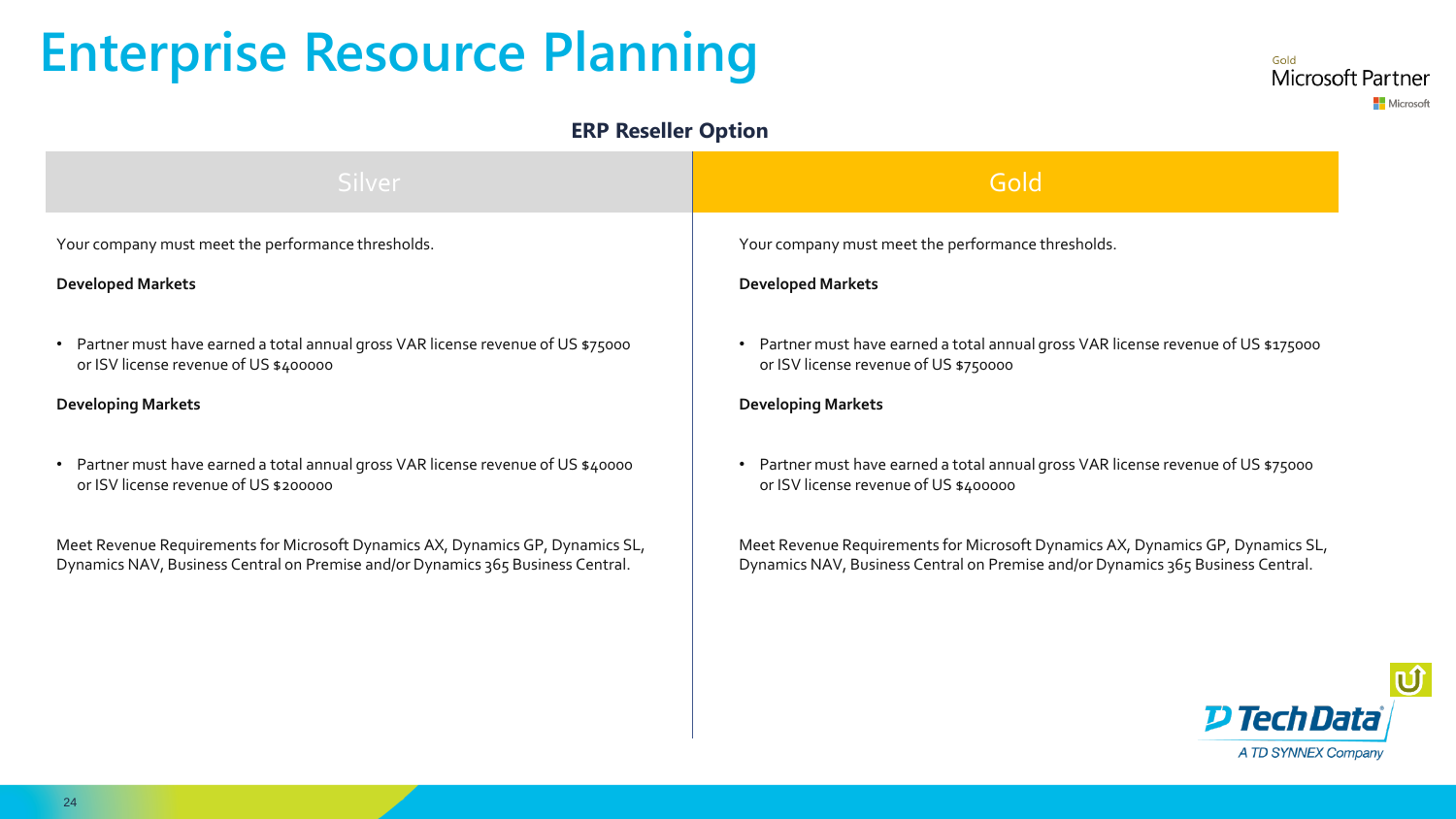### **Project and Portfolio Management**

#### **Project and Portfolio Partner options**





Gold

Microsoft Partner

**Nicrosoft**